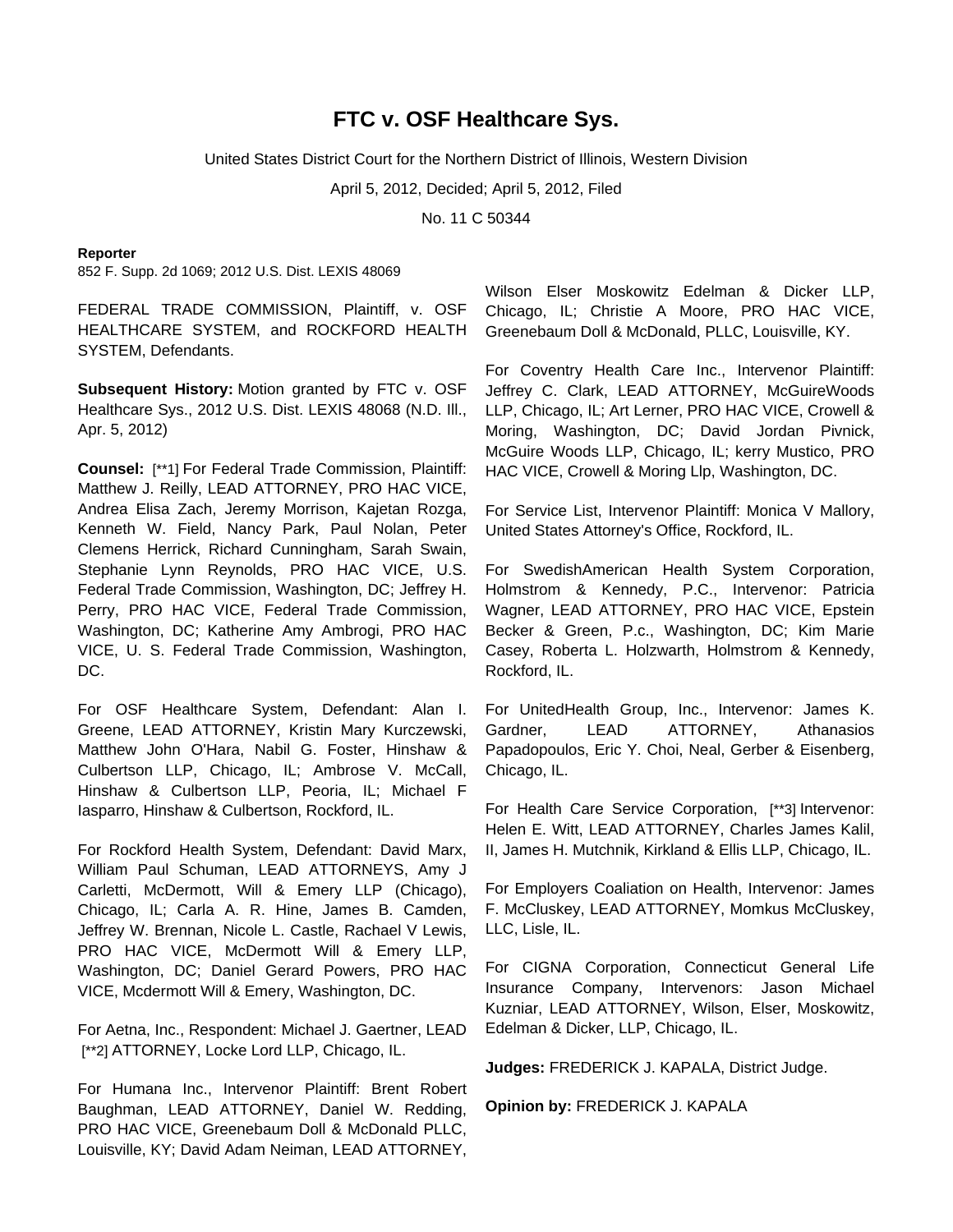# **Opinion**

# [\*1071] **MEMORANDUM OPINION AND ORDER**

# FREDERICK J. KAPALA, District Judge:

Currently before the court is a motion by plaintiff, the Federal Trade Commission ("FTC"), pursuant to Section 13(b) of the FTC Act, 15 U.S.C. § 53(b), for a preliminary injunction enjoining defendants, OSF Healthcare System ("OSF") and Rockford Health System ("RHS"), [\*\*4] from consummating their affiliation agreement executed on January 31, 2011, or otherwise acquiring each other's assets or interests. After a thorough review, the court grants the FTC's motion and will order the parties to maintain the status quo and not proceed with the proposed merger until such time as the FTC has concluded its administrative trial on the merits of the underlying antitrust claims.

# **I. BACKGROUND**<sup>1</sup>

Defendant OSF is a not-for-profit health care system that owns and operates several [\*1072] acute care hospitals in Illinois, including St. Anthony Medical Center ("SAMC") in Rockford, Illinois. PX2501 ¶ 17. Defendant RHS is a not-for-profit health care system that owns and operates Rockford Memorial Hospital ("RMH"), also located [\*\*5] in Rockford, Illinois. Id. ¶ 20. Defendants first began discussing a possible affiliation of the two Rockford hospitals in the spring of 2009, and by May 2010, they had executed a letter of intent. Tr. at 592-93. After performing "intensive due diligence," defendants entered into an affiliation agreement on January 31, 2011. Tr. at 593; PX0037. Under the terms of the affiliation agreement, OSF will acquire all of the operating assets of RHS and will become the sole corporate member of RHS. PX0037 § 2.1. OSF will then combine the hospital and physician operations associated with SAMC and RMH to create a new health care system with the name OSF Northern Region. Id. § 2.4.

On November 17, 2011, after having investigated the

proposed merger in this case, the FTC found reason to believe that the acquisition would violate Section 7 of the Clayton Act, 15 U.S.C. § 18, and initiated an administrative proceeding to determine the legality of the acquisition. See Doc. 1 ¶ 26. On November 18, 2011, the FTC filed its complaint and motion for preliminary injunction with this court.<sup>2</sup> Docs. 1, 5.

On February 1-3, 2012, following expedited discovery, the court held an evidentiary hearing on the FTC's motion, in which each side was permitted to present four witnesses during an equal allotment of time. The FTC presented two witnesses from managed care organizations ("MCOs"), Michelle Lobe, a regional vice president for network management with UnitedHealthcare, and Todd Petersen, CEO for Coventry Healthcare of Illinois, as well as two expert witnesses, Dr. Patrick Romano, M.D., M.P.H., a Professor of Medicine and Pediatrics at the University of California Davis School of Medicine, and Dr. Cory Capps, Ph.D., an economist with Bates White Economic Consulting. Defendants presented their own executives, David Schertz, President and CEO of OSF Healthcare System at SAMC, and Gary Kaatz, President and CEO of RHS; a local employer, Dean Olson of Rockford Acromatic Products Company; and an expert witness, Dr. Susan Manning, Ph.D., an economic consultant with Compass Lexecon. At the conclusion of the hearing, the parties moved for the admission [\*\*7] of over 2,000 exhibits,<sup>3</sup> and neither side indicated any objection. See Tr. at 948-49. At the time, the court did not admit the exhibits, but rather directed the parties to specify in their post-hearing submissions the exhibits upon which they were relying. Tr. at 949.

In addition to the transcript of the evidentiary hearing and the exhibits identified by the parties as relevant to this proceeding, the court has reviewed and considered the complaint, Doc. 1; the motion for preliminary

<sup>3</sup> Many of the parties' exhibits were subject to a protective order because they contain confidential information, and the parties and several intervenors have asked the court for these documents to remain under seal. The court's ruling on these motions is set forth in a separate order. For purposes of this order, however, the court notes that it has carefully reviewed any references made to the record in this opinion to ensure that no confidential material has been disclosed.

<sup>1</sup> Citations to the record are indicated in one of three ways: (1) documents already on file with the court are cited as "Doc." followed by the docket number and any further pinpoint citation; (2) references to testimony from the evidentiary hearing are cited as "Tr." followed by the specific page number(s); and (3) exhibits are cited by reference to their marked number and, where applicable, further pinpoint citation to the specific page, paragraph, or section.

<sup>2</sup> Plaintiff also filed a motion for temporary restraining order, Doc. 6, but later withdrew the motion based [\*\*6] on defendants' agreement to delay closing their affiliation agreement pending this court's ruling on the motion for preliminary injunction, Doc. 28.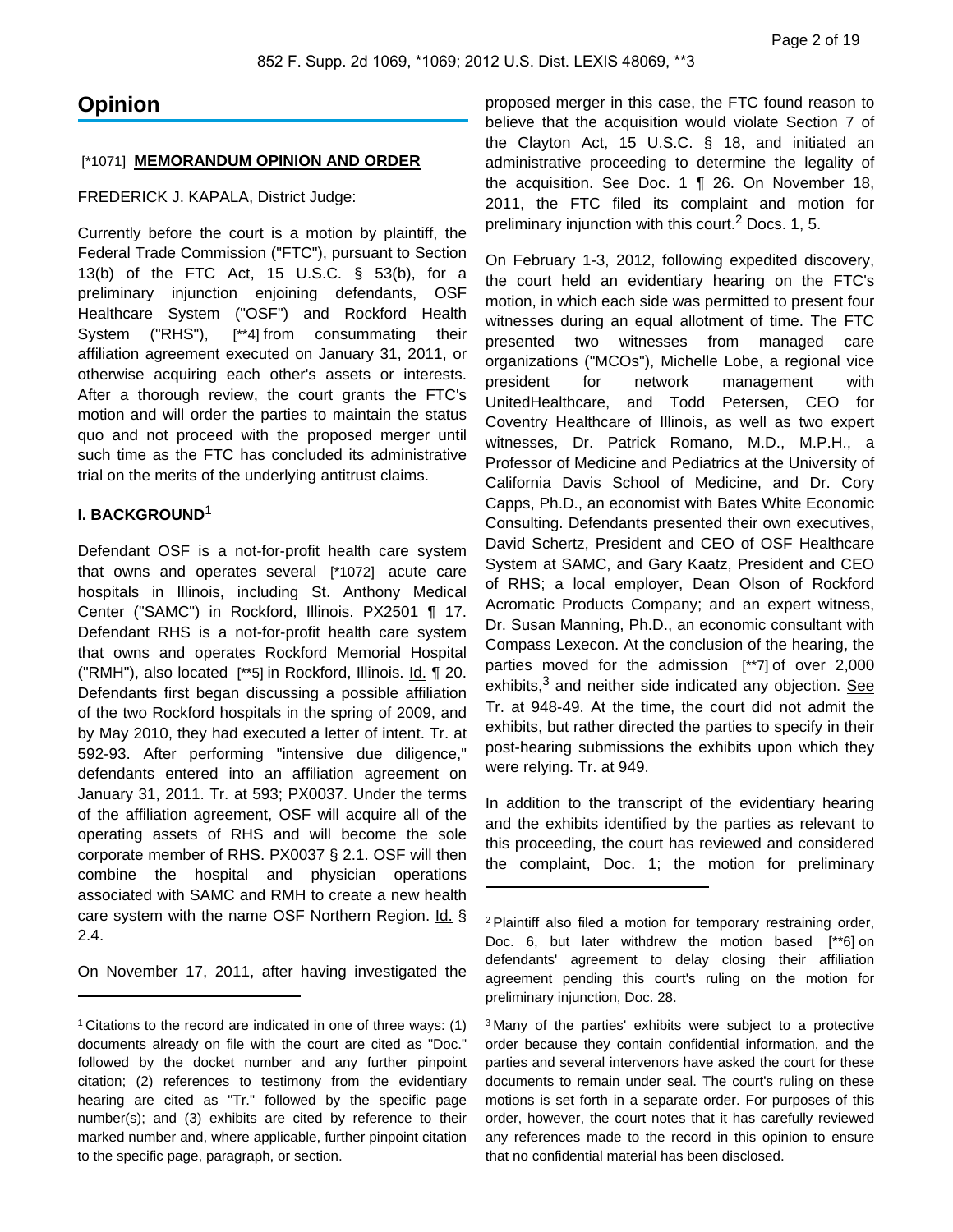injunction and supporting memorandum, Doc. 5, and defendants' response thereto, Doc. 50; the parties' prehearing memoranda, Docs. [\*1073] 150, 155; defendants' post-hearing brief, Doc. 176, and proposed findings of fact and conclusions of law, [\*\*8] Doc. 177; the plaintiff's post-hearing brief, Doc. 182, proposed findings of fact, Doc. 183, and proposed conclusions of law, Doc. 184; and the parties' reply briefs, Docs. 188, 191.<sup>4</sup> Based on this review, the court makes the following findings of fact and conclusions of law.

# **II. ANALYSIS**

Section 7 of the Clayton Act prohibits acquisitions, including mergers, "where in any line of commerce or in any activity affecting commerce . . . the effect of such acquisition may be substantially to lessen competition, or to tend to create a monopoly." 15 U.S.C. § 18. Section 7 is "designed to arrest in its incipiency . . . the substantial lessening of competition from the acquisition by one corporation" of the assets of a competing corporation. United States v. E.I. du Pont de Nemours & Co., 353 U.S. 586, 589, 77 S. Ct. 872, 1 L. Ed. 2d 1057 (1957). Accordingly, "Congress used the words 'may be substantially to lessen competition' to indicate that its concern was with probabilities, not certainties." Brown Shoe Co. v. United States, 370 U.S. 294, 323, 82 S. Ct. 1502, 8 L. Ed. 2d 510 (1962); see also FTC v. Elders Grain, Inc., 868 F.2d 901, 906 (7th Cir. 1989) [\*\*9] ("Section 7 forbids mergers and other acquisitions the effect of which 'may' be to lessen competition substantially. A certainty, even a high probability, need not be shown."). Although "ephemeral possibilities" of anticompetitive effects are not sufficient to establish a violation of Section 7, United States v. Marine Bancorp., Inc., 418 U.S. 602, 623, 94 S. Ct. 2856, 41 L. Ed. 2d 978 (1974) (quotation marks omitted), the statute nevertheless requires "a prediction, and doubts are to be resolved against the transaction," Elders Grain, 868 F.2d at 906.

Whenever the FTC has reason to believe that "any person, partnership, or corporation is violating, or is about to violate, any provision of law enforced by the Federal Trade Commission," including Section 7 of the Clayton Act, it is authorized by § 13(b) of the FTC Act to "bring suit in a district court of the United States to enjoin any such act or practice." 15 U.S.C. § 53(b). The district court may grant the request for a preliminary injunction "[u]pon a proper showing that, weighing the equities and considering the Commission's likelihood of ultimate success, such action would be in the public interest." Id. Therefore, "in determining whether to grant a preliminary [\*\*10] injunction under section 13(b), a district court must (1) determine the likelihood that the FTC will ultimately succeed on the merits and (2) balance the equities." FTC v. Univ. Health, Inc., 938 F.2d 1206, 1217 (11th Cir. 1991).

It is important to bear in mind that, when ruling on a request for a preliminary injunction pursuant to § 13(b), "[t]he district court is not authorized to determine whether the antitrust laws have been or are about to be violated. That adjudicatory function is vested in FTC in the first instance." FTC v. Food Town Stores, Inc., 539 F.2d 1339, 1342 (4th Cir. 1976); see also FTC v. Whole Foods Mkt., Inc., 548 F.3d 1028, 1035, 383 U.S. App. D.C. 341 (D.C. Cir. 2008) (explaining that, in a § 13(b) preliminary injunction proceeding, "a district court must not require the FTC to prove the merits" of its underlying antitrust claim); Univ. Health, 938 F.2d at 1218 ("[O]ur [\*1074] present task is not to make a final determination on whether the proposed acquisition violates section 7 . . . ." (alterations and quotation marks omitted)). Rather, "[t]he only purpose of a proceeding under [§ 13(b)] is to preserve the status quo until FTC can perform its function." Food Town, 539 F.2d at 1342.

# **A. Likelihood** [\*\*11] **of Success**

"To show a likelihood of ultimate success, the FTC must raise questions going to the merits so serious, substantial, difficult and doubtful as to make them fair ground for thorough investigation, study, deliberation and determination by the FTC in the first instance and ultimately by the Court of Appeals."<sup>5</sup> Univ. Health, 938

<sup>4</sup> The court also reviewed the parties' revised pleadings with corrected transcript citations where necessary.

<sup>5</sup> Although the FTC must raise questions that are "serious, substantial, difficult and doubtful," Univ. Health, 938 F.2d at 1218 (emphasis added) (quotation marks omitted), the court does not construe this as a mandate that all of these descriptors must be operative for each question the FTC must address. Rather, under the court's interpretation of the standard, the FTC satisfies its burden as to any particular question if it shows that the question has any one or more of these attributes. See FTC v. H.J. Heinz Co., 246 F.3d 708, 727, 345 U.S. App. D.C. 364 (D.C. Cir. 2001) (concluding that a preliminary injunction was warranted where "the FTC has raised serious and substantial questions"); FTC v. Warner Commc'ns Inc., 742 F.2d 1156, 1164 (9th Cir. 1984) ("The government has met its burden of demonstrating a likelihood of success by presenting evidence sufficient to raise 'serious, substantial, difficult' questions regarding the [\*\*13] anticompetitive effects of the proposed joint venture.").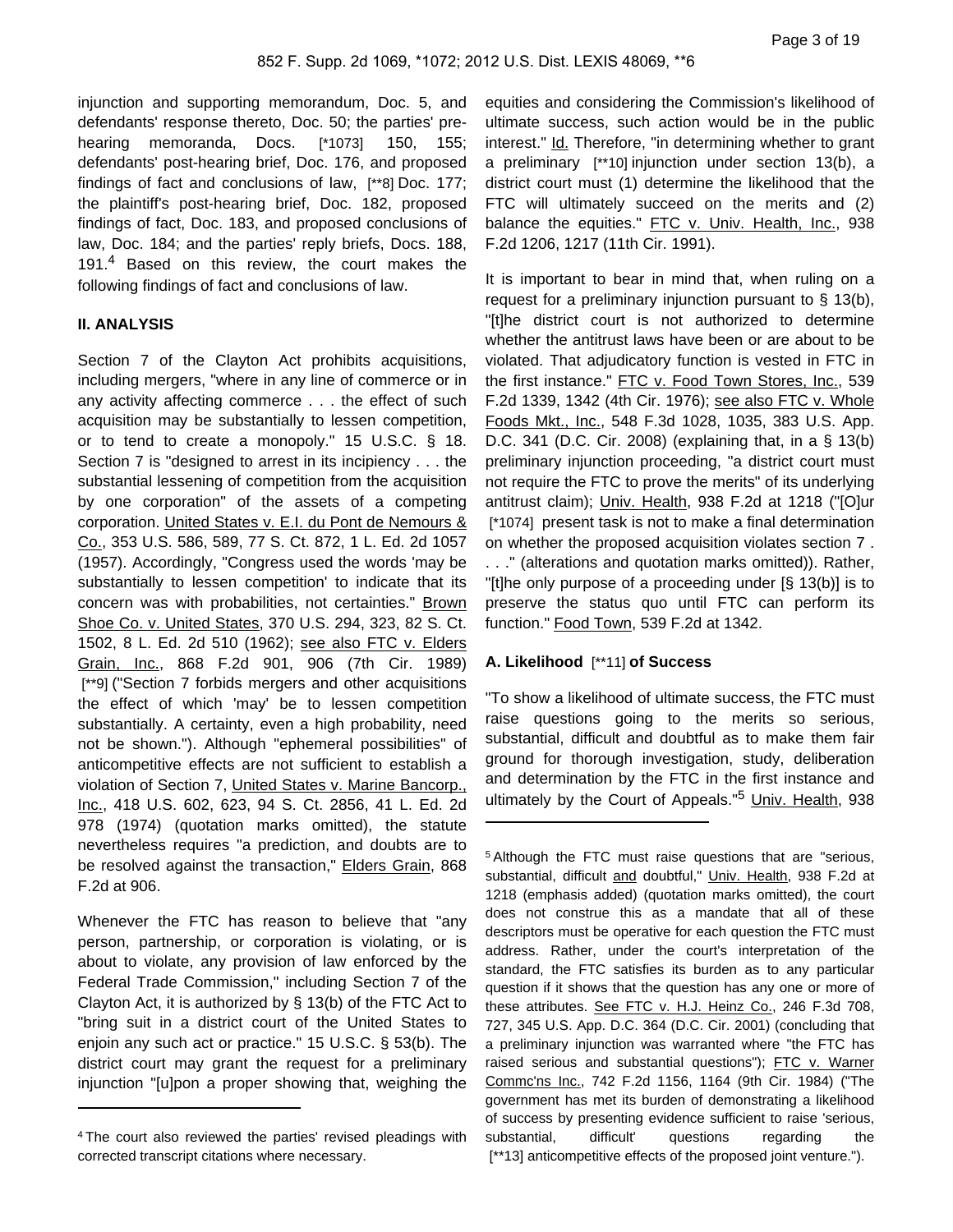F.2d at 1218 (alteration and quotation marks omitted). "[T]he district court must evaluate the FTC's chance of success on the basis of all the evidence before it, from the defendants as well as from the FTC." Whole Foods, 548 F.3d at 1035. Although the district court may not "simply rubber-stamp an injunction whenever the FTC provides some threshold evidence," the FTC "does not need detailed evidence of anticompetitive effect at this preliminary phase." Id. Instead, "at this preliminary phase it just has to raise substantial doubts about a transaction." Id. at 1036; see also Univ. Health, 938 F.2d at 1218 ("[T]he government must show a reasonable probability that the proposed transaction would substantially lessen competition in the future."); FTC v. Arch Coal, Inc., 329 F. Supp. 2d 109, 116 (D.D.C. 2004) ("[T]he FTC need only show that there is a reasonable [\*\*12] probability that the Acquisition may substantially lessen competition." (quotation marks omitted)); but cf. FTC v. Tenet Health Care Corp., 186 F.3d 1045, 1051 (8th Cir. 1999) ("A showing of a fair or tenable chance of success on the merits will not suffice for injunctive relief.").

After first determining the relevant market, which "consists of two components: a product market and a geographic market," Tenet Health, 186 F.3d at 1051, courts often employ a burden-shifting approach to help determine if the FTC has shown a likelihood of success on the merits of its Section 7 claim, see, e.g., FTC v. H.J. Heinz Co., 246 F.3d 708, 715, 345 U.S. App. D.C. 364 (D.C. Cir. 2001). Initially, the FTC must make a prima facie showing that the proposed merger would result in "a firm controlling an undue percentage share of the relevant market" as well as "a significant increase in the concentration of firms in that market." United States v. Phila. Nat'l Bank, 374 U.S. 321, 363, 83 S. Ct. 1715, 10 L. Ed. 2d 915 (1963). The Supreme Court has explained that a merger with these characteristics "is so inherently likely to lessen competition substantially that it must be enjoined in the absence of evidence clearly showing that the merger is not likely to have such anticompetitive effects." Id. Therefore, "[i]f the government makes this [prima facie] showing, a presumption of illegality arises." Univ. Health, 938 F.2d at 1218.

[\*1075] Once the FTC makes its prima facie showing, in order to [\*\*14] rebut the presumption of illegality that arises, "the defendants must produce evidence that shows that the market-share statistics give an inaccurate account of the merger's probable effects on competition in the relevant market." Heinz, 246 F.3d at 715 (alteration and quotation marks omitted). To meet

this burden, "the defendants may rely on nonstatistical evidence which casts doubt on the persuasive quality of the statistics to predict future anticompetitive consequences." Id. at 715 n.7 (alteration and quotation marks omitted). Additionally, "the defendants may demonstrate unique economic circumstances that undermine the predictive value of the government's statistics," id. (quotation marks omitted), or present "evidence showing that the intended merger would create significant efficiencies in the relevant market," Univ. Health, 938 F.2d at 1222. "If the defendant successfully rebuts the presumption of illegality, the burden of producing additional evidence of anticompetitive effect shifts to the government, and merges with the ultimate burden of persuasion, which remains with the government at all times." Heinz, 246 F.3d at 715 (alteration and quotation marks omitted).

# **1. Relevant** [\*\*15] **Markets**

As noted above, the first step in the court's analysis is to determine the relevant product and geographic markets that are applicable in this case. "It is . . . essential that the FTC identify a credible relevant market before a preliminary injunction may properly issue" because a merger's effect on competition cannot be properly evaluated without a well-defined relevant market. Tenet Health, 186 F.3d at 1051. In fact, "[a] monopolization claim often succeeds or fails strictly on the definition of the product or geographic market." Id. at 1052. In this case, however, defendants do not meaningfully dispute the relevant market definitions proposed by the FTC. See, e.g., Doc. 150 at 2 ("The structure of the healthcare market in Rockford is not in dispute.").

### **a. Product market**

A relevant product market is one in which a hypothetical monopolist could increase prices profitably by a "small but significant" amount for a meaningful period of time. U.S. Department of Justice and Federal Trade Commission, Horizontal Merger Guidelines (2010) § 4.1.1 ("Merger Guidelines"). A relevant product market defines the product boundaries within which competition meaningfully exists. United States v. Cont'l Can Co., 378 U.S. 441, 449, 84 S. Ct. 1738, 12 L. Ed. 2d 953 (1964). [\*\*16] "The outer boundaries of a product market are determined by the reasonable interchangeability of use or the cross-elasticity of demand between the product itself and substitutes for it." Brown Shoe Co. v. United States, 370 U.S. 294, 325, 82 S. Ct. 1502, 8 L. Ed. 2d 510 (1962).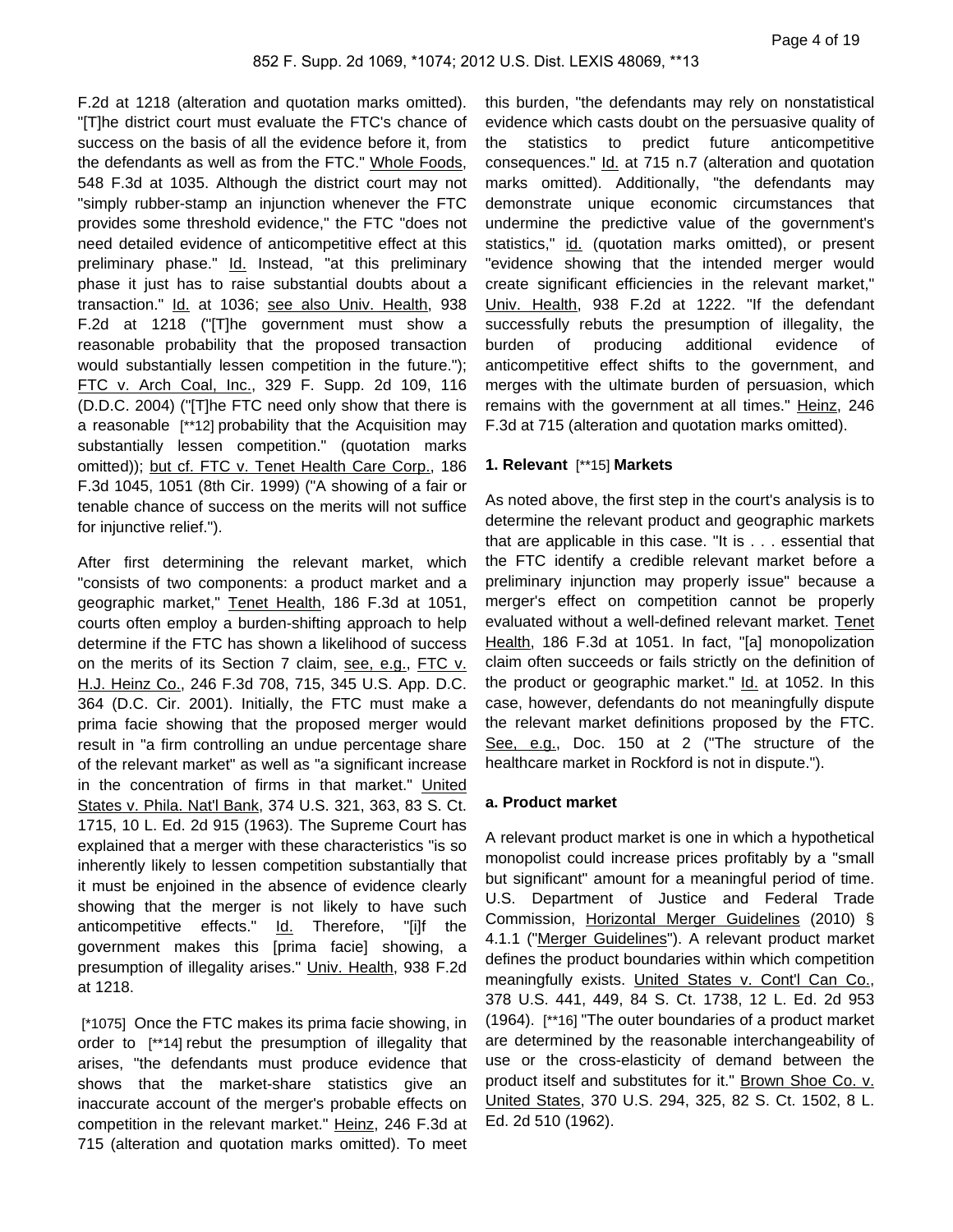# **i. GAC market**

The primary product market advanced by the FTC in this case is general acute care inpatient services ("GAC") sold to commercial health plans. See PX2501 § V.A.2; Tr. at 344-46; see also PX2263 ¶¶ 22-23. This is a "cluster market" of services that courts have consistently found in hospital merger cases, even though the different types of inpatient services are not strict substitutes for one another. See FTC v. ProMedica Health Sys., Inc., No. 3:11 CV 47, 2011 U.S. Dist. LEXIS 33434, 2011 WL 1219281, at \*54 (N.D. Ohio Mar. 29, 2011) (collecting cases); see also United States v. Rockford Mem'l Corp., 898 F.2d 1278, 1284 (7th Cir. 1990) (upholding a similar GAC product market). In this case, the FTC defines the GAC market to "encompass a broad cluster of medical and surgical diagnostic [\*1076] and treatment services that include an overnight hospital stay, including, but not limited to, many emergency services, internal medicine services, and surgical procedures." Doc. [\*\*17] 1 ¶ 33. The GAC market does not include outpatient services, rehabilitation services, psychiatric services, or complex tertiary and quarternary services, as these services are offered by a different set of competitors. Id. ¶ 34; Tr. at 8, 346-47. In their post-hearing submissions, defendants do not dispute that GAC services, as defined by the FTC, is a relevant product market.<sup>6</sup>

# **ii. PCP market**

The FTC has also alleged that primary care physician services ("PCP") is another relevant product market in which the proposed merger is likely to have anticompetitive effects. Without expressing any opinion on the ultimate merits of this claim, the court observes that the FTC's likelihood of success on its claim involving the PCP market is distinctly lower than its claim involving the GAC market for a number of reasons. For example, the post-merger market concentration level in the PCP market is not as high as the concentration level would be in the GAC market. [\*\*18] Compare PX2501 App. H (PCP market) with PX2501 § V.B.1 (GAC market). According to the Merger Guidelines, the proposed merger would only yield a moderately concentrated market for PCP services that would "potentially raise significant competitive concerns," whereas in the GAC market the merger would result in a highly concentrated market and a presumption that the merger would "likely . . . enhance market power." Merger Guidelines § 5.3. In addition, the PCP market is not subject to the same prohibitive barriers to entry that exist in the GAC market, and the bargaining leverage held by large insurance companies with respect to physician contracting is different than what would exist in contracting for GAC services if the merger were to take place. All of these distinguishing features make it less likely that the FTC will prevail on its claim involving the PCP market compared to its chance of success on its claim involving the GAC market.

Based on the foregoing considerations and the fact that the FTC is not required "to settle on a market definition at this preliminary stage," Whole Foods, 548 F.3d at 1036, the court asked the parties to address in their post-hearing submissions what [\*\*19] consequences would occur if the court were to find that the FTC met its burden only with respect to one of the proposed markets. In their briefing, the parties agree that a finding that the FTC met its burden with respect to the GAC market only would result in issuance of a preliminary injunction and, at least as a practical matter, would preclude defendants from consummating the transaction and implementing the affiliation in all respects, including the merger of physician services. Given these circumstances, the court finds it unnecessary to analyze the PCP market at this time, and instead will focus its analysis solely on the merger's potential impact in the GAC market.

### **b. Geographic market**

"A geographic market is the area in which consumers can practically turn for alternative sources of the product and in which the antitrust defendants face competition." Tenet Health, 186 F.3d at 1052. "Defining the geographic market is a pragmatic undertaking," ProMedica, 2011 U.S. Dist. LEXIS 33434, 2011 WL 1219281, at \*55 (quotation marks omitted), and the relevant geographic market should "correspond to the commercial realities of [\*1077] the industry," Brown Shoe, 370 U.S. at 336.

According to plaintiff's expert, Dr. Capps, "[t]he [\*\*20] relevant geographic market applicable to the proposed merger is the area contained within a roughly 30-minute drive of downtown Rockford."7 PX2501 ¶

<sup>6</sup> Defendants do submit in their proposed findings of fact that there is not a single, universally accepted definition of "general acute care inpatient services" among MCOs, see Doc. 177 TT 726-29, but this does not affect the court's analysis.

<sup>&</sup>lt;sup>7</sup> As shown in Figure 19 of Dr. Capps' expert report, this area includes approximately the lower three-quarters of Winnebago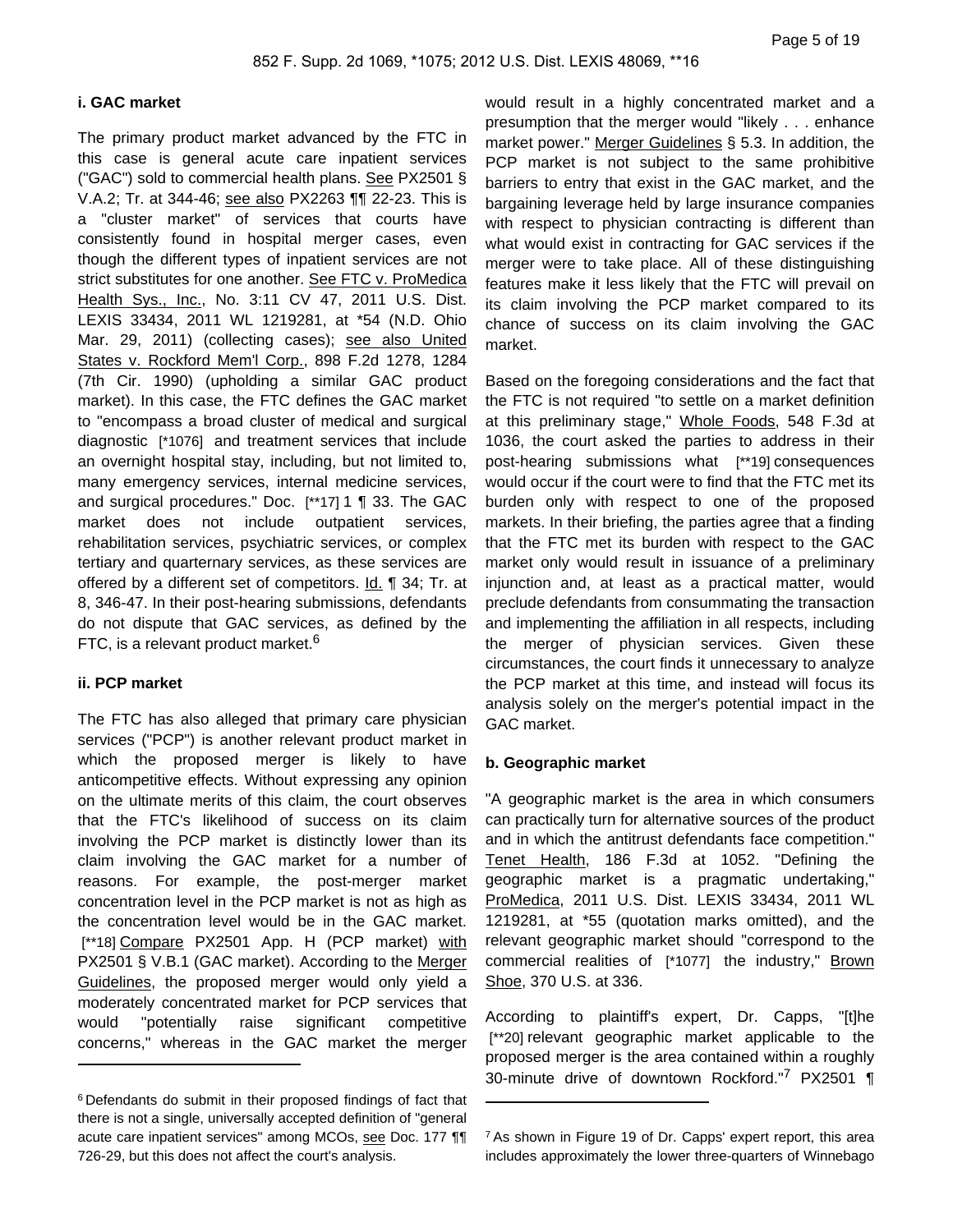149. This geographic area includes all three hospitals in Rockford, but it excludes smaller hospitals from the outlying areas. Id. This definition is consistent with defendants' expert, Dr. Monica G. Noether, Ph.D., who stated generally that the "geographic area spans at least Winnebago and Boone Counties as well as parts of Ogle County." DX0005  $\P$  12.<sup>8</sup> The court notes that this geographic area is somewhat smaller than the "Winnebago–Ogle–Boone area" that was adopted by this court in a prior case. See United States v. Rockford Mem'l Corp., 717 F. Supp. 1251, 1277 (N.D. Ill. 1989); see also PX2501 § V.A.3, Figure 19. However, both experts agree that slight changes to the precise contours of the geographic area (i.e. including or excluding certain zip codes from the geographic market) would not have any significant effect on market share and concentration calculations. See PX2501 ¶ 148; DX0364 ¶ 101. Likewise, defense counsel indicated at the hearing that defendants are not contesting the relevant geographic market in this case. See Tr. at [\*\*21] 54. Therefore, the court finds that the area encompassing a 30-minute drive-time radius from Rockford is an appropriate geographic market to use in this case.

# **2. Prima Facie Case**

To establish a prima facie case, the FTC must show that the proposed merger would result in the merged entity controlling a large percentage share of the relevant GAC market and that the merger also would yield a significant increase in market concentration. See Phila. Nat'l Bank, 374 U.S. at 363. If this showing is made, then the proposed merger is presumed to be unlawful. See Univ. Health, 938 F.2d at 1218; see also ProMedica, 2011 U.S. Dist. LEXIS 33434, 2011 WL 1219281, at \*56 ("A duopoly . . . is presumptively unlawful in and of itself.").

According to plaintiff's [\*\*22] expert, Dr. Capps, the proposed merger in this case would result in the merged entity controlling a substantial share of the GAC market and would yield a significant increase in market concentration. Defendants do not specifically challenge these calculations. Rather, defendants argue that the

court must consider more than just market share statistics in order to determine whether the affiliation would be anticompetitive. The court recognizes that the Supreme Court has "cautioned that statistics concerning market share and concentration, while of great significance, [are] not conclusive indicators of anticompetitive effects," United States v. Gen. Dynamics Corp., 415 U.S. 486, 498, 94 S. Ct. 1186, 39 L. Ed. 2d 530 (1974), and the court will address all of defendants' rebuttal arguments in detail in § II.A.3 below. However, the first step in the court's analysis is to determine if the FTC has made its prima facie showing.

### **a. Percentage of market**

In Philadelphia National Bank, the Supreme Court concluded that a merger resulting in a single firm controlling at least 30% of the relevant market was sufficient [\*1078] to "raise an inference that the effect of the contemplated merger . . . may be substantially to lessen competition." [\*\*23] 374 U.S. at 364-65. The Court further explained that, "[w]ithout attempting to specify the smallest market share which would still be considered to threaten undue concentration, we are clear that 30% presents that threat." Id. at 364; see also FTC v. Cardinal Health, Inc., 12 F. Supp. 2d 34, 52 (D.D.C. 1998) ("[A] prima facie case can be made if the government establishes that the merged entities will have a significant percentage of the relevant market– enabling them to raise prices above competitive levels.").

In this case, Dr. Capps measured the market shares of the participants in the GAC market on two bases: patient admissions and patient days. PX2501 ¶ 162. Both measures "provide information relevant to predicting the likely competitive effects of the merger." Id. "Patient admissions are informative because they indicate the degree of consumer preference for a particular hospital," and as a result, "higher shares give a hospital or hospital system more leverage in negotiations with health plans." Id. "Computing market shares on the basis of patient days is also informative because doing so gives greater weight to more complicated and intensive services that require a longer length [\*\*24] of stay." Id. 163.

Dr. Capps calculated the post-merger market shares under both measures and found that the merged entity would control 59.4% of the GAC market based on patient admissions or 64.2% of the market based on

County, the southwest portion of Boone County including Belvidere, and the northeast corner of Ogle County. See PX2501 § V.A.3, Figure 19.

<sup>&</sup>lt;sup>8</sup> Although the parties were unable to have all of their experts testify at the hearing, the court has still considered the written reports of the non-testifying expert witnesses and relied on those reports when appropriate.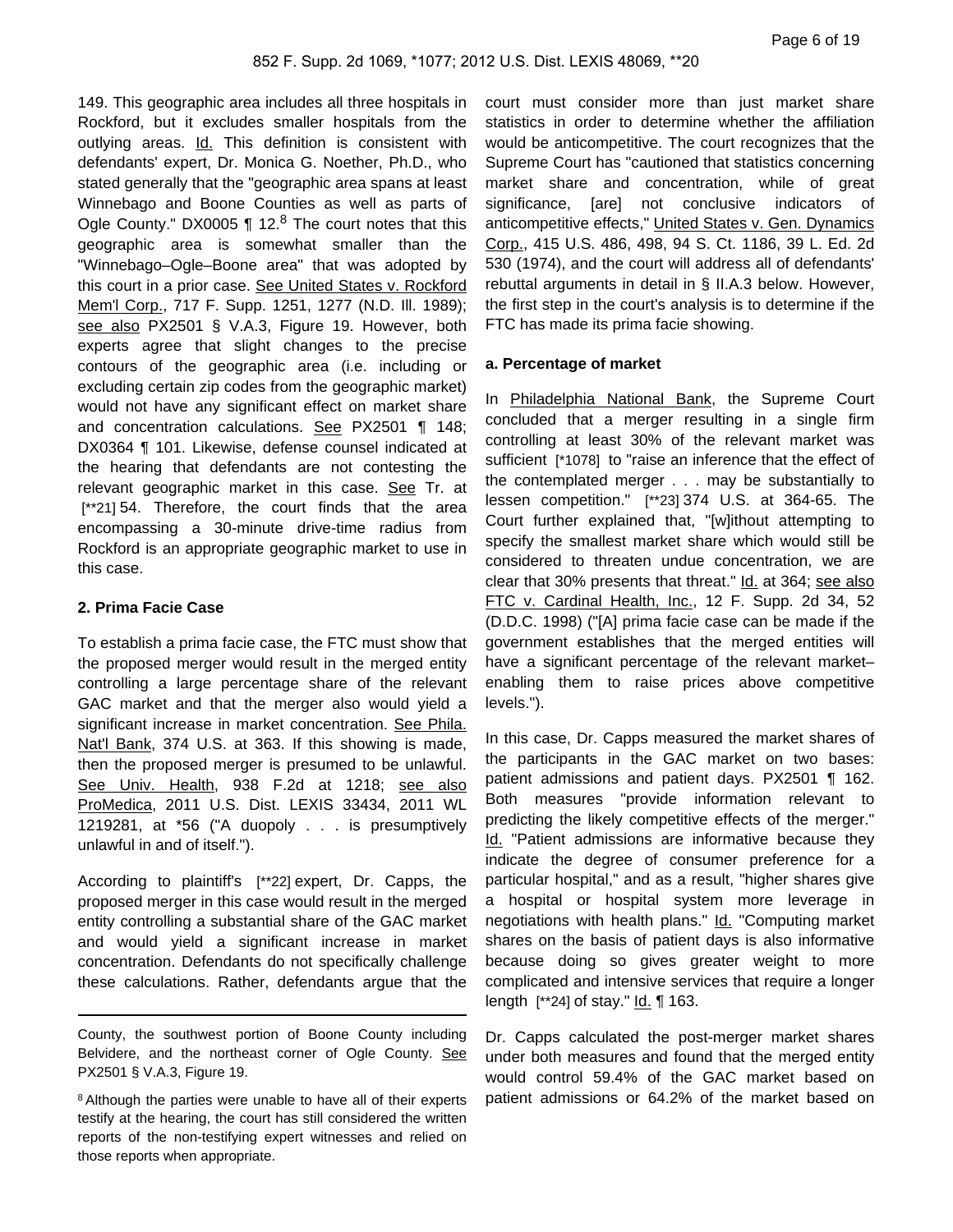patient days.<sup>9</sup> Id. ¶ 164, Figure 20. These market shares far surpass the threshold found to be presumptively unlawful in Philadelphia National Bank, and they also exceed the percentages found in other hospital merger cases in which the FTC has established a prima facie case. See Univ. Health, 938 F.2d at 1219 (concluding that the FTC "clearly established a prima facie case of anticompetitive effect" where the merged entity would control approximately 43% of the GAC market with three remaining competitors); ProMedica, 2011 U.S. Dist. LEXIS 33434, 2011 WL 1219281, at \*12 (finding, "[b]y a wide margin," that the proposed acquisition was "presumptively anticompetitive" where the merged entity would control 58.3% of the GAC market with two remaining competitors). Based on these market share calculations, the court has no trouble finding that the combined entity in this case would control "an undue percentage share of the relevant market." Phila. Nat'l Bank, 374 U.S. at 363.<sup>10</sup>

#### **b. Increase in market concentration**

The FTC has also shown that the proposed merger would result in "a significant increase in the concentration of firms" in the GAC market. Phila. Nat'l Bank, 374 U.S. at 363. "The most prominent method of measuring market concentration is the Herfindahl-Hirschmann Index (HHI)." Univ. Health, 938 F.2d at 1211 n.12; see also ProMedica, 2011 U.S. Dist. LEXIS 33434, 2011 WL 1219281, at \*56 ("Courts have . . . adopted and relied on the HHI as a measure of market concentration."); [\*1079] Merger Guidelines § 5.3 ("The Agencies often calculate the Herfindahl-Hirschman [\*\*26] Index ('HHI') of market concentration."). "The HHI is calculated by summing the squares of the individual firms' market shares, and thus gives proportionately greater weight to the larger market shares." Merger Guidelines § 5.3. High levels of concentration raise anticompetitive concerns, and the HHI calculation

provides one way to identify mergers that are likely to invoke these concerns. Id.; see also Univ. Health, 938 F.2d at 1218 n.24 ("Significant market concentration makes it easier for firms in the market to collude, expressly or tacitly, and thereby force price above or farther above the competitive level." (quotation marks omitted)); FTC v. PPG Indus., Inc., 798 F.2d 1500, 1503, 255 U.S. App. D.C. 69 (D.C. Cir. 1986) (explaining that "increased concentration raises a likelihood of interdependent anticompetitive conduct . . . [based] upon the theory that, where rivals are few, firms will be able to coordinate their behavior, either by overt collusion or implicit understanding, in order to restrict output and achieve profits above competitive levels") (citations and quotation marks omitted)).

According to the Merger Guidelines, an HHI above 2,500 signifies a highly concentrated market. Merger Guidelines [\*\*27] § 5.3. "Mergers resulting in highly concentrated markets that involve an increase in the HHI of more than 200 points will be presumed to be likely to enhance market power." Id.; see also Heinz, 246 F.3d at 716 ("Sufficiently large HHI figures establish the FTC's prima facie case that a merger is anticompetitive."). In this case, the GAC market in the Rockford area is already highly concentrated, and the proposed merger would substantially increase the level of concentration. See PX2501 § V.B.1, Figure 20. Specifically, if the market shares are measured on the basis of patient admissions, plaintiff's expert calculates that the HHI changes from 3,411 points pre-merger to 5,179 points post-merger, for an increase of 1,767 points.<sup>11</sup> Id. This increase in the HHI calculation is

<sup>9</sup> Dr. Capps calculated [\*\*25] the post-merger market share of SwedishAmerican Hospital, the only other hospital in the relevant market, as 40.6% based on patient admissions or 35.8% based on patient days. PX2501 § V.B.1, Figure 20.

<sup>10</sup> Although it does not change the court's finding, it should be noted that the projected market shares in this case are somewhat lower than the percentages found by this court in its order enjoining the proposed merger between Rockford Memorial and SwedishAmerican in 1989. See Rockford Mem'l Corp., 717 F. Supp. at 1280 (finding that the merged entity would control 68.2% of the GAC market based on patient admissions or 72.4% based on patient days).

<sup>&</sup>lt;sup>11</sup> The court notes some minor discrepancies with the expert's calculations of the HHI based on patient admissions, but finds that these errors do not have any impact on the court's analysis. First, there appears to be an error in one of the premerger share calculations for either SAMC (29.8%) or RMH (29.7%), as these two figures total 59.5% (not the 59.4% reflected in the post-merger calculations) and result in a total pre-merger market of 100.1% after adding SwedishAmerican's share of 40.6%. Second, the HHI calculations are slightly off. Using the numbers listed in Figure 20, the court calculates a pre-merger HHI of 3,418 (after rounding down). If the premerger share of either SAMC or RMH was adjusted downward by 0.1% to correct the error identified above, the HHI would be 3,413 (after rounding up) under either calculation. Additionally, the post-merger HHI should be 5,177 (after rounding up) based on shares of 40.6% for SwedishAmerican and 59.4% for the merged entity. Based [\*\*29] on the court's calculations, it appears that the HHI increase is somewhere between 1,758 and 1,764, or within 10 points of the expert's calculated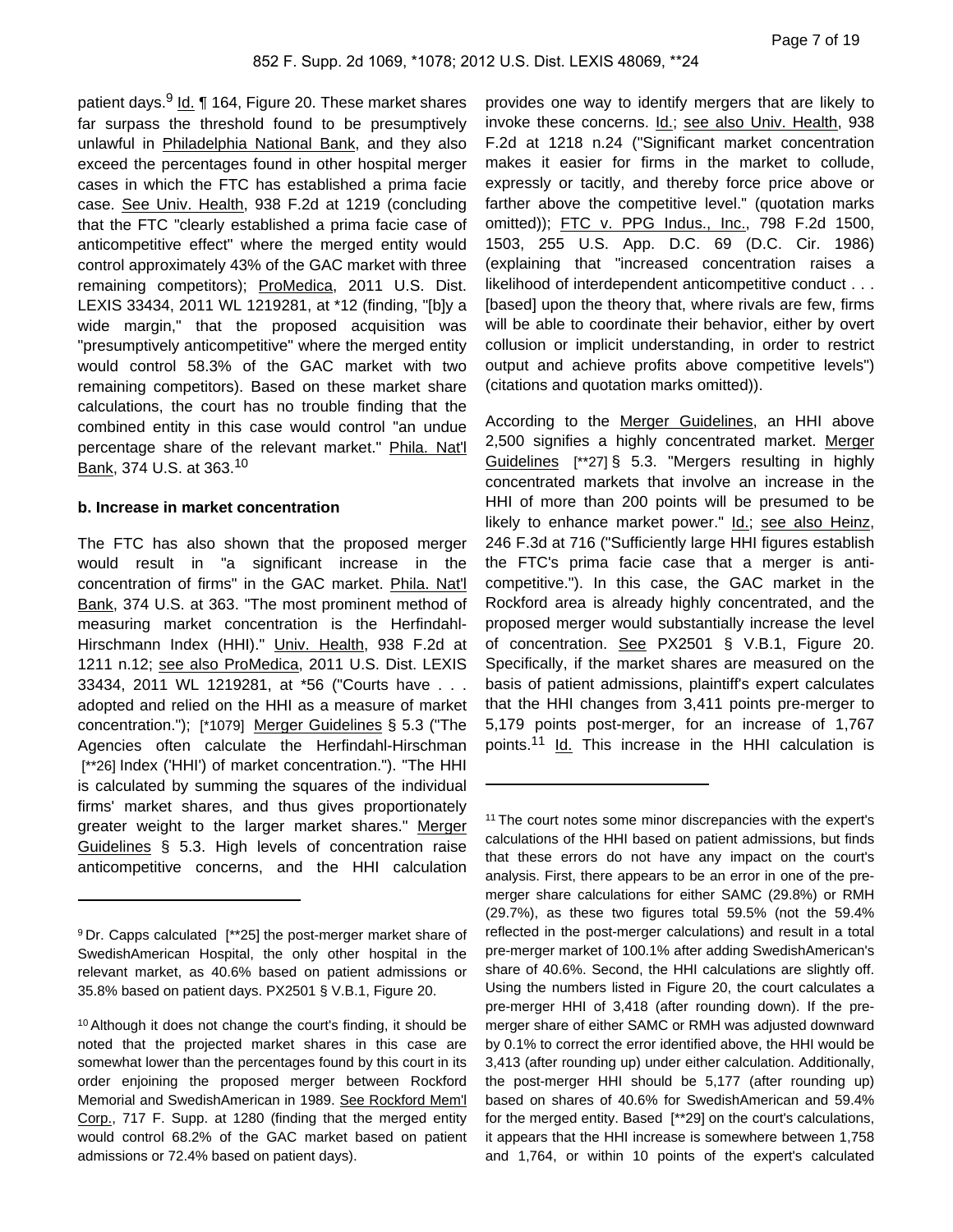nearly nine times as great as the 200 point increase required to raise the presumption of enhanced market power under the Merger Guidelines. Likewise, if the market shares are measured on the basis of patient days, plaintiff's expert calculates that the HHI changes from 3,353 to 5,406 points, for an increase of 2,052 points.<sup>12</sup> [\*1080] Id. This HHI increase is more than ten times the amount needed for the presumption to arise. [\*\*28] Under either method of calculating market shares, the court finds that the FTC has demonstrated "a significant increase in the concentration of firms" in the relevant market. Phila. Nat'l Bank, 374 U.S. at 363.

The increase to the HHI in this case of between 1,767 to 2,052 points is much higher than many other cases in which the government has demonstrated a prima facie case. See, e.g., Heinz, 246 F.3d at 716 (HHI increased by 510 points); Univ. Health, 938 F.2d at 1211 n.12 (HHI increased by 630 points); PPG Indus., 798 F.2d at 1502-03 (HHI increased by 1,352 points); United States v. H & R Block, Inc., 833 F. Supp. 2d 36, 2011 U.S. Dist. LEXIS 130219, 2011 WL 5438955, at \*29 (D.D.C. Nov. 10, 2011) (HHI increased by approximately 400 points); FTC v. CCC Holdings Inc., 605 F. Supp. 2d 26, 45-46 (D.D.C. 2009) [\*\*30] (HHI increased by 2,035 points in one market and 545 points in a second market); Cardinal Health, 12 F. Supp. 2d at 53-54 (HHI increased by between 629 to 1,733 points depending on market definitions); ProMedica, 2011 U.S. Dist. LEXIS 33434, 2011 WL 1219281, at \*12 (HHI increased by 1,078 points in the GAC market and 1,323 points in a second market). This large HHI increase "creates, by a wide margin, a presumption that the merger will lessen competition in the [relevant] market." Heinz, 246 F.3d at 716.

### **c. Cases denying an injunction are distinguishable**

Rather than contesting the FTC's market share and market concentration evidence, which overwhelmingly satisfies the FTC's burden to establish a prima facie case, defendants claim that "[c]ourts have frequently denied the government an injunction in hospital mergers

resulting in high post-transaction HHI levels and even, as here, a 'three-to-two' combination." Doc. 176 at 5. However, the cases cited by defendants in support of this claim are distinguishable from the facts of this case and do not demonstrate that the FTC's request for an injunction should be denied.

Defendants first cite FTC v. Freeman Hospital, 69 F.3d 260, 262 (8th Cir. 1995), along with an explanatory [\*\*31] parenthetical stating: "denied preliminary injunction in a three-to-two merger." Doc. 176 at 5. A review of that case, however, reveals that the Court of Appeals upheld the denial of a preliminary injunction because "the FTC failed to produce sufficient evidence on the crucial aspect of the geographic market." Freeman Hosp., 69 F.3d at 269. As the Court explained in its opinion, it is "essential that the FTC identify a credible relevant market before a preliminary injunction may issue," because "[w]ithout a well-defined relevant market, an examination of a transaction's competitive effects is without context or meaning." Id. at 268 & n.12. Because the geographic market in this case has been adequately identified by the FTC with no challenge from defendants, Freeman Hospital is readily distinguishable and provides no assistance to defendants.

Defendants also cite FTC v. Tenet Health Care Corp., 186 F.3d 1045, 1047 (8th Cir. 1999), a case in which the appellate court reversed the district court's decision to grant a preliminary injunction to the FTC in a case involving the merger of two hospitals in Poplar Bluff, Missouri, a city of 17,000 people. Defendants point out in their brief that [\*\*32] "the resulting market share was 84%, and the post-merger HHI would be 6,000 to 7,000." Doc. 176 at 5. What defendants fail to mention, however, is that the Court reversed only after "conclud[ing] that the FTC produced insufficient evidence of a well-defined relevant geographic market," and that "[t]he FTC's failure to prove its relevant geographic market [was] fatal to its motion for injunctive relief." Tenet Health, 186 F.3d [\*1081] at 1053. Likewise, the failure to establish the relevant market invalidates the market share statistics advanced by the FTC in Tenet Health and cited by defendants in this case. Because Tenet Health was decided based on the failure to establish the geographic market, which is not at issue in this case, defendants' reliance on that case is misplaced.

The court finds United States v. Long Island Jewish Medical Center, 983 F. Supp. 121 (E.D.N.Y. 1997), to be distinguishable for similar reasons. Defendants rely on this case as an example of a court denying a

amount. This minor discrepancy does not have any significant impact on the court's analysis.

<sup>&</sup>lt;sup>12</sup> Once again, the court notes a few minor errors in these calculations. First, using the expert's HHI calculations in Figure 20, the HHI increase should be 2,053, not 2,052. Second, the post-merger HHI should be 5,403 (after rounding down), not 5,406. Therefore, based on the court's calculations, it appears that the HHI increase is actually 2,050. These minor changes in the calculations do not alter the court's analysis.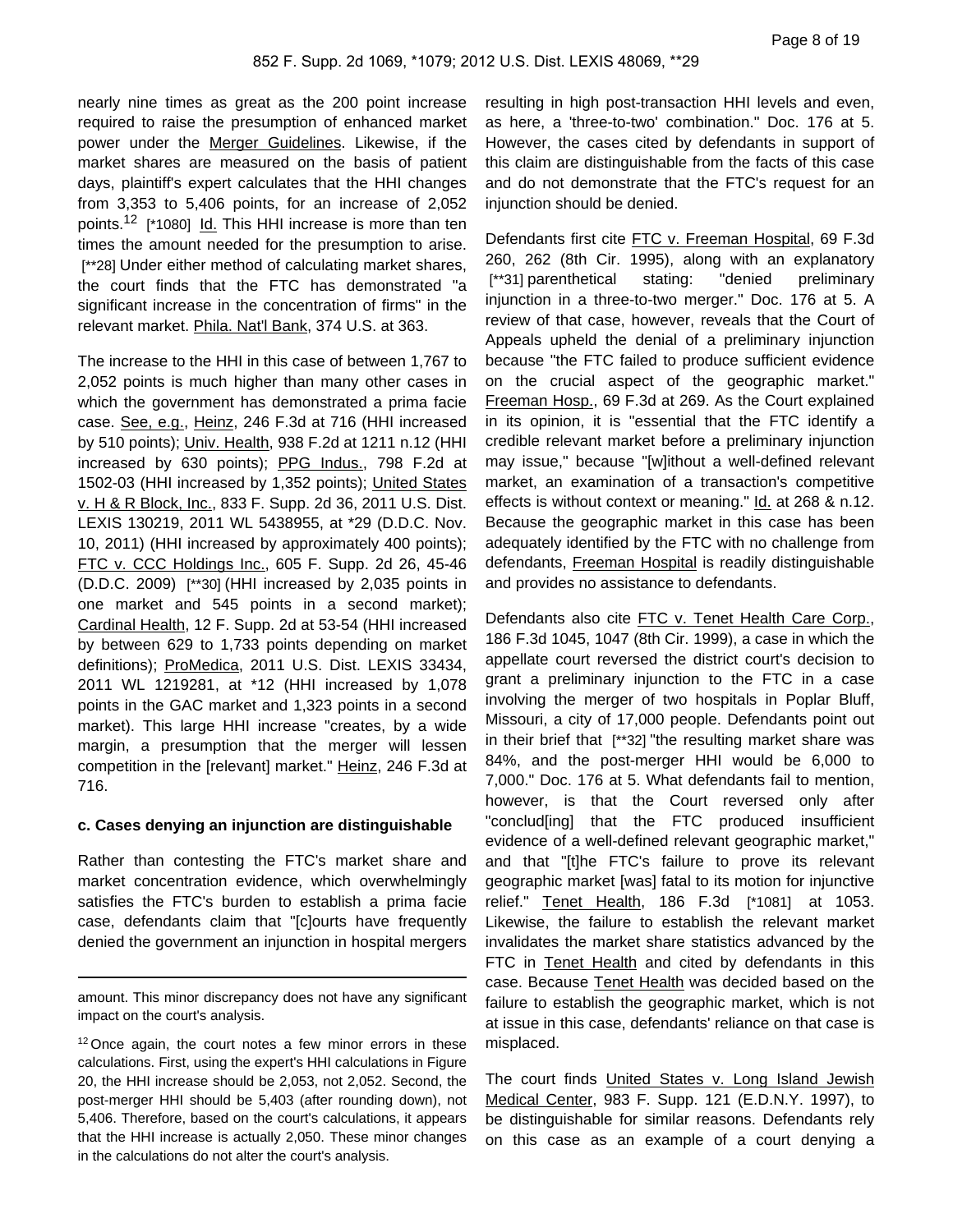preliminary injunction "where the merging hospitals had 100% of the market alleged by the government." Doc. 176 at 5. However, the court rejected the government's product market definition in that case, finding [\*\*33] that it was "unduly restricted to 'anchor' hospitals" and improperly excluded several area hospitals which provided general acute care inpatient services. Long Island, 983 F. Supp. at 138. In this case, on the other hand, there is no dispute that the GAC market is a properly defined product market, and as such, the market share calculations advanced by the FTC are not inflated in the same way that they were in the Long Island case.

The final case cited by defendants in support of their claim that courts frequently deny injunctive relief, even when there are high post-transaction HHI levels, is FTC v. Butterworth Health Corp., 946 F. Supp. 1285, 1294 (W.D. Mich. 1996). In Butterworth, the court found that the FTC had made its prima facie case, but nevertheless denied the request for a preliminary injunction. Id. at 1302-03. In doing so, the court relied on at least two considerations of "critical importance" that are not present in the instant case. Id. at 1302.

First, the Butterworth court credited the defendants' argument, bolstered by expert testimony, that "nonprofit hospitals operate differently in highly-concentrated markets than do profit-maximizing firms." Id. But other courts, [\*\*34] including the Seventh Circuit, which this court is obligated to follow, have rejected this premise. See Rockford Mem'l, 898 F.2d at 1285 (rejecting the contention that nonprofit hospitals would not seek to maximize profits by exercising their market power); Univ. Health, 938 F.2d at 1213-14 ("[T]he district court's assumption that University Hospital, as a nonprofit entity, would not act anticompetitively was improper."); ProMedica, 2011 U.S. Dist. LEXIS 33434, 2011 WL 1219281, at \*22 (finding that the defendant, a nonprofit entity, nevertheless "exercises its bargaining leverage to obtain the most favorable reimbursement rates possible from commercial health plans"). Likewise, the evidence in this case reflects that nonprofit hospitals do seek to maximize the reimbursement rates they receive. See, e.g., Tr. at 255 (executive with insurance company familiar with negotiating managed care contracts stating that it has "[a]bsolutely" been his experience that "nonprofit hospitals negotiate rates just as aggressively as for-profit hospitals"); Tr. at 428 (plaintiff's expert explaining that "nonprofits, just like for-profits, will seek to negotiate higher rates when they can," and that "the bulk of the literature clearly [\*\*35] shows that where nonprofits have market power, they will exercise it"); see

also PX2501 § IV.E (plaintiff's expert specifically rejecting the expert study relied on in Butterworth and opining that "hospital mergers that create market power do lead to higher prices, and that this is true for both forprofit and nonprofit hospitals"). Based on the above, the court disagrees with the finding made in **Butterworth** regarding the operation of nonprofit hospitals and finds this to be a significant distinguishing factor.

Second, the Butterworth court found significant and relied on a commitment by the [\*1082] merging hospitals to freeze prices at both hospitals for three years and to limit price increases for the following four years. 946 F. Supp. at 1298, 1302. Although defendants entered into evidence a last-minute proposed stipulation in this case, see DX0938, as discussed later in this opinion, this stipulation does not contain an agreement similar to the one in **Butterworth** to either freeze or limit rate increases if the merger were completed, see id.; Tr. at 747, 760. Thus, unlike the defendants in Butterworth, there is no legal obligation for defendants in this case to maintain or limit price increases [\*\*36] post-merger. As a result, this is another key distinguishing factor limiting the persuasiveness of the Butterworth decision.

#### **3. Rebuttal Arguments**

Based on the foregoing, the court finds that the FTC has demonstrated a very compelling prima facie case based on market concentration levels that are much higher than many other cases in which a preliminary injunction under § 13(b) has been entered. This of course does not end the analysis, but it does make it more difficult for defendants to overcome the strong presumption of illegality that has arisen in this case. See Heinz, 246 F.3d at 725 ("[T]he more compelling the prima facie case, the more evidence the defendant must present to rebut it successfully." (quotation marks omitted)); see also H & R Block, 2011 U.S. Dist. LEXIS 130219, 2011 WL 5438955, at \*29 (adopting the Heinz sliding scale standard for rebutting a prima facie case).

Before turning to defendants' rebuttal arguments, its important to once again remember that "the issue in this action for preliminary relief is a narrow one," and the court does "not resolve the conflicts in the evidence, compare concentration ratios and effects on competition in other cases, or undertake an extensive analysis of the antitrust [\*\*37] issues." FTC v. Warner Commc'ns Inc., 742 F.2d 1156, 1164 (9th Cir. 1984). Instead, "[a]ll that is necessary is that the merger create an appreciable danger of [anticompetitive] consequences in the future. A predictive judgment, necessarily probabilistic and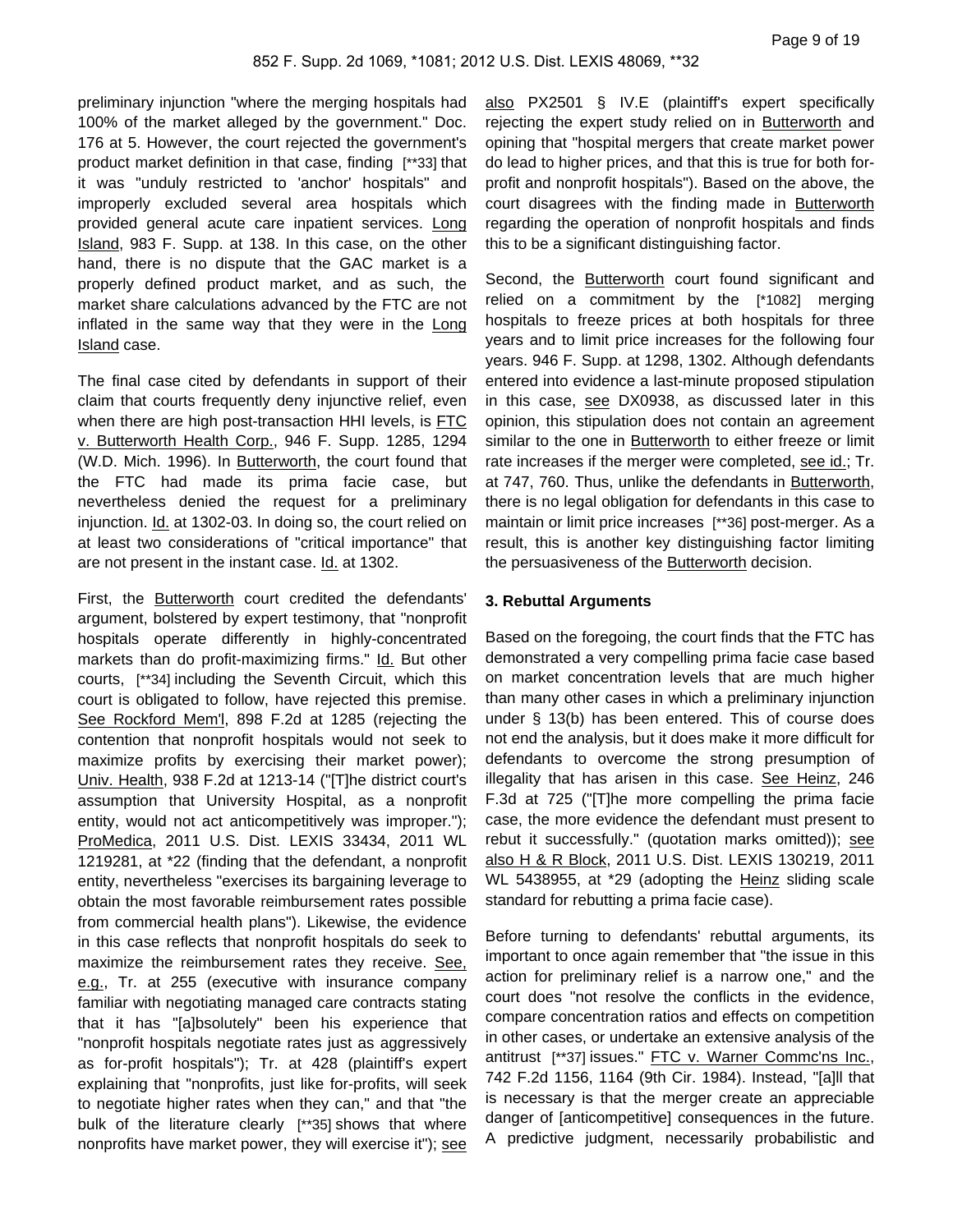judgmental rather than demonstrable is called for." Hosp. Corp., 807 F.2d at 1389 (citation omitted); see also Phila. Nat'l Bank, 374 U.S. at 371 (noting that where a merger substantially lessens competition, it "is not saved because, on some ultimate reckoning of social or economic debits or credits, it may be deemed beneficial").

#### **a. Supracompetitive price increases**

Defendants first argue that, despite the high concentration levels, the proposed merger will not allow them to raise prices to supracompetitive levels for several reasons. Specifically, defendants contend that SwedishAmerican has the ability to remain a robust competitor, that large MCOs can defeat any attempt by OSF Northern Region to raise prices by offering a lower priced single-hospital network, and that defendants' proposed stipulation eliminates any concerns of anticompetitive behavior. Defendants also assert that plaintiff's expert has not performed a merger simulation [\*\*38] to determine the actual price effect of the proposed merger. As discussed below, these arguments, whether considered individually or cumulatively, are insufficient to overcome the FTC's strong prima facie case.

# **i. Competition from SwedishAmerican**

As one of the three hospitals in the Rockford area, SwedishAmerican is a strong competitor of defendants and has continued to expand its offerings in order to attract more patients. As defendants' expert, Dr. Manning, details, SwedishAmerican is the current market leader based on a number of different metrics, including patient discharges, staffed beds, and net [\*1083] patient revenue. DX0005 ¶ 47. In the past five years, SwedishAmerican has grown its share in nearly all inpatient service lines, and is now the top provider in more than half of the service lines, including the five highest-volume service lines. Id. ¶ 48. SwedishAmerican has also continued to expand its footprint by opening a new \$50 million Heart Hospital in 2006, purchasing a small hospital in nearby Belvidere, Illinois, in 2009, and signing an affiliation agreement with the University of Wisconsin-Madison in 2010. Id. 11 51, 54-55.

However, the continued existence of one competitor [\*\*39] following the merger, even a strong competitor, does not necessarily reduce the probability that the proposed merger would substantially lessen competition in the future. See PX2506 § VIII.A. In fact, regardless of the post-merger environment, "[t]he elimination of competition between two firms that results from their merger may alone constitute a substantial lessening of competition." Merger Guidelines § 6. Here, rather than continuing to compete against SwedishAmerican, defendants have chosen to pursue an affiliation that would automatically boost the combined entity's market share to the top position and simultaneously lessen the number of competitors from three to two. Although it is true that SwedishAmerican will remain as a competitor, the court is not aware of, and defendants have failed to cite, any authority which holds that the FTC is required to show that all competition will be eliminated as the result of a merger in order to obtain an injunction pending the administrative trial on the merits. Accordingly, the court does not find that this argument rebuts the FTC's case.

# **ii. MCO contracting**

Defendants next argue that large, sophisticated insurance companies will be able to [\*\*40] defeat any threatened post-merger price increases by refusing to contract with OSF Northern Region and instead marketing a health insurance product with SwedishAmerican as the only in-network hospital. Based on the court's review of the evidence, however, it appears that this prediction of the future bargaining dynamics between hospitals and MCOs ignores the current realities of the health insurance market in the Rockford area, does not accurately take into account the lack of success seen with single-hospital networks in the past, and does not demonstrate that MCOs will be able to effectively constrain the merged entity's market power.

As a general rule, the merger of two closely substitutable hospitals will increase the combined system's bargaining leverage because "the alternative . . . of not contracting becomes less attractive from the perspective of health plans." PX2501 ¶ 192; see also PX0252 ¶ 16 ("A hospital's bargaining leverage is higher where few alternative hospitals exist, or the alternatives that do exist are insufficient for [the MCOs] to build an attractive network."). This is especially true in the Rockford market, where there have historically been three competing [\*\*41] hospitals. Because "consumers place a high value on having a choice of in-network providers," a health plan is more attractive to customers when it includes at least two of the three Rockford hospitals in its provider network. Id. ¶ 193; see also id. ¶ 194 & n.271 ("Area health plans and employers have consistently stated that their members strongly prefer networks that offer a choice of hospital providers."); Tr.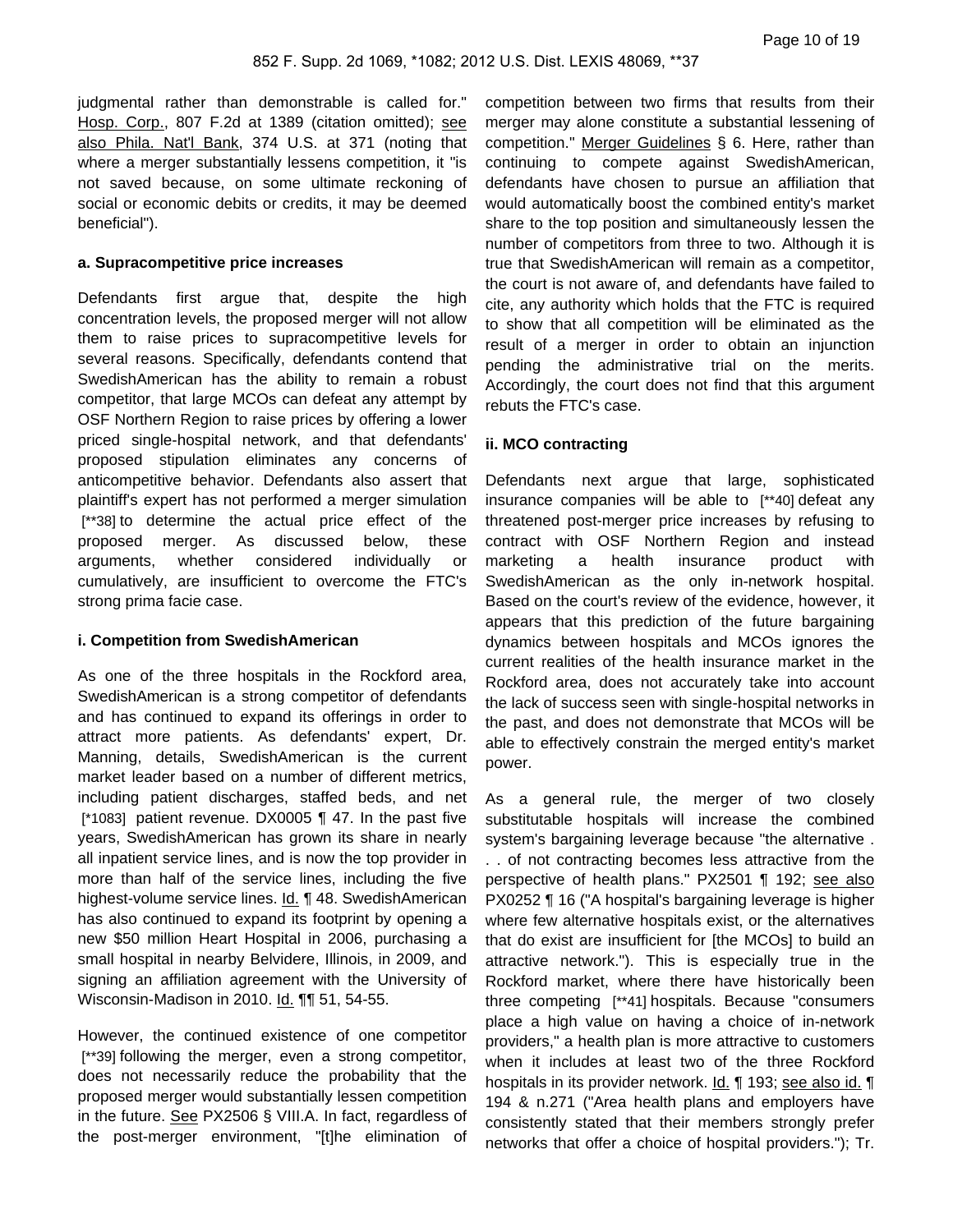at 30 ("Members choose their health coverage because of access and cost, and generally one hospital does not satisfy enough of the membership to provide that access need for an employer group."); PX4764 ("[S]pending 5 years [trying to sell a one-hospital network] has taught us a truth all others seem to know – you need two of the three hospitals [\*1084] to achieve any real measure of success in Rockford."); PX0213 at 95 ("[T]o be marketable you have to have two hospitals in Rockford."). "Indeed, all of the major health plans serving the Rockford area offer products that give their members a choice of two hospitals in Rockford." PX2501 ¶ 193; id. § V.C.3, Figure 23.

Given the current norms and expectations of Rockford area consumers, the proposed merger in this case would give the [\*\*42] combined entity significant bargaining leverage, which would in turn allow the combined entity to extract higher prices from MCOs.<sup>13</sup> This is because the proposed merger does not eliminate any of the hospitals, at least not immediately. See Tr. at 615. From the consumer's perspective, there would still be the same three hospitals in Rockford,<sup>14</sup> and there is no reason to think that these consumers would no longer value having a choice of hospitals. However, there would only be three possible network configurations after the merger: (1) a network with all three hospitals; (2) a network with only the OSF Northern Region hospitals (RMH and SAMC); or (3) a network with only SwedishAmerican. Thus, in order to provide an attractive health insurance plan that provides the same level of access that is currently offered, an MCO would be required to choose either option 1 or

PX2501 ¶ 194 n.263.

<sup>14</sup> Because there would still be three hospitals in Rockford after the proposed merger, the court finds that comparisons to communities that currently only have two hospitals is not helpful in trying to predict the impact on bargaining between hospitals and MCOs in this case.

option 2, both of which would require the MCO to contract with OSF Northern Region. "The unilateral ability to force health plans into this unattractive position will increase the merged entity's bargaining power." PX2501 ¶ 194.

Defendants' answer to this problem is to argue that it would be possible for the MCOs to choose option 3 and effectively market a health plan with SwedishAmerican as the only in-network hospital. In support of this argument, however, defendants overstate the successfulness of current attempts to market a onehospital network in Rockford. For example, defendants cite to United's "Core" [\*\*44] product, which is a lowercost health insurance product with SwedishAmerican as the only in-network provider, Tr. at 75, and they argue that it has exceeded expectations in membership volume and is considered a success. What defendants fail to mention, however, is that although membership did grow in Chicago, "the membership in Rockford remained the same," Tr. at 76, and United has had a difficult time determining how successful the product has been in the Rockford area, Tr. at 38-39. Similarly, defendants cite to the membership numbers from an HMO network offered by Blue Cross Blue Shield that includes SwedishAmerican as the only Rockford area provider, but fail to note that its PPO product, which includes two area hospitals, is "much more popular" than the HMO product despite its higher cost, see DX0699 at 141-43, or that the enrollment in the HMO plan has been declining over time, see PX2501 ¶ 58 n.76. [\*1085] Defendants also tout SAMC's one-hospital Direct Access Network as an exemplar, but the record reveals that, even though the plan has been available since 2008, only one employer has signed up for the plan, and that did not occur until November 2011. Tr. at 617-19.

The struggles that [\*\*45] these current single-hospital networks face is not unusual, but rather is consistent with the history of failure associated with other similar products that have been attempted in Rockford in the past. See, e.g., Tr. at 240 (noting that Coventry was "not able to successfully market a single network provider"); PX0251 ¶ 15 ("It was extremely difficult for Aetna to compete with other health plans in the Rockford area when offering a single-hospital network and our membership was flat for that period."); PX2501 ¶ 194 (detailing the history of single-hospital health plans sold by each of the three hospitals and the subsequent transition to two-hospital networks); see also Tr. at 372 (noting that health plans "clearly emphasize that members value access and choice" such that a one-

<sup>&</sup>lt;sup>13</sup> Plaintiff's expert summarized the potential harm that could come from post-merger price increases:

First, [\*\*43] consumers enrolled in plans that continue to contract with SAMC-RMH would pay more for access to the same set [of] hospitals. Second, individuals and group enrollees who lose coverage as a result of price increases would be harmed by the loss of health insurance coverage. Third, customers who avoid the direct effect of the price increase by switching to a product featuring a SwedishAmerican-only network would not necessarily pay more, but would receive less choice, which consumers value, in exchange for their premiums.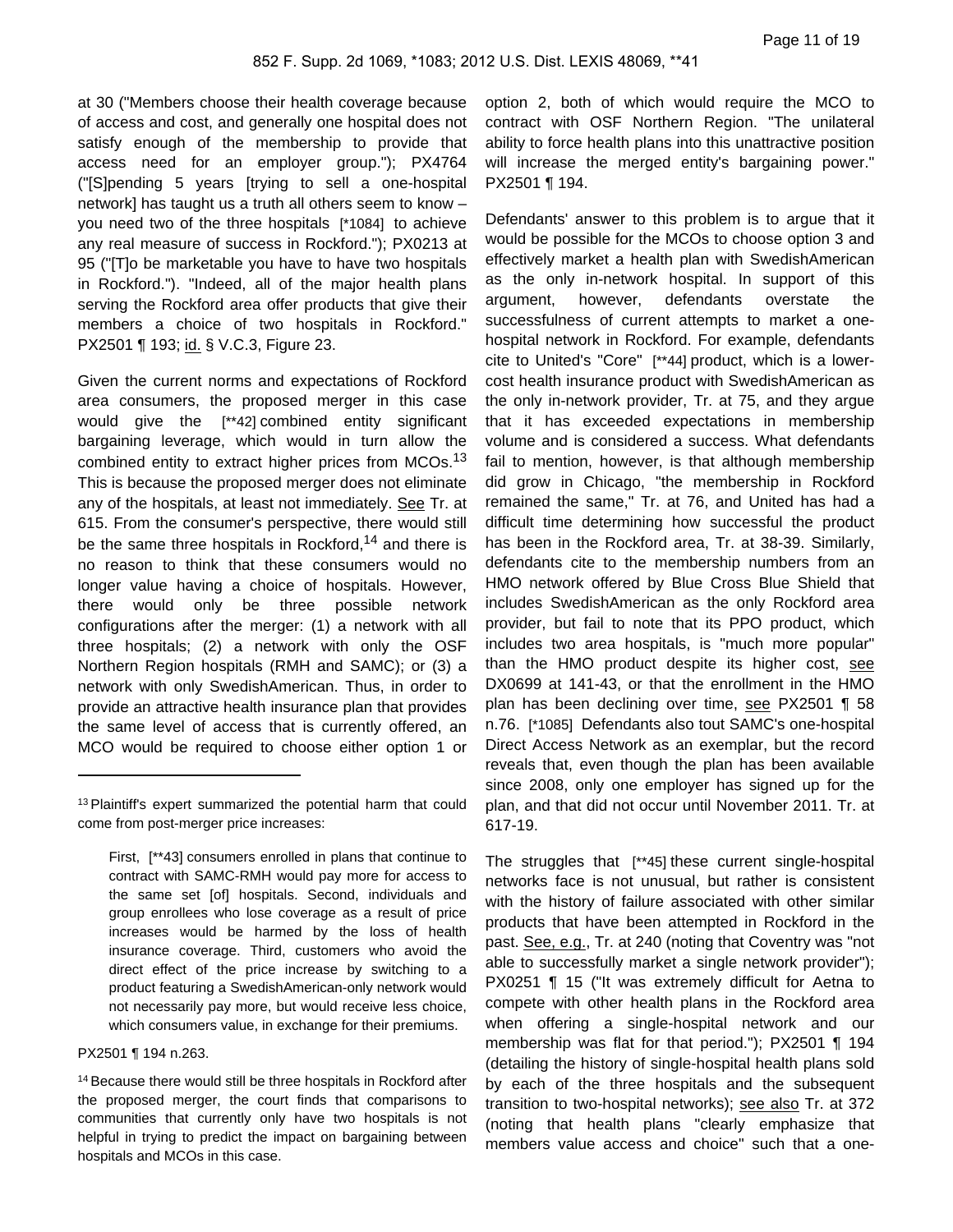hospital network "is less valuable than one that includes more choice").

Based on the substantial bargaining leverage that will be held by OSF Northern Region if the merger was consummated and the present and historical difficulties associated with marketing a single-hospital network in Rockford, the court is not convinced that MCOs will be an effective constraint on the ability of the merged entity to use its [\*\*46] market power to raise prices. Accordingly, the court finds defendants' argument in this regard to be insufficient to counteract the FTC's prima facie case.

# **iii. Proposed stipulation**

In advance of the hearing in this case, defendants filed a proposed stipulation, which they now claim "eviscerates" the FTC's concerns about anticompetitive conduct. Doc. 176 at 13-14. The FTC does not share this view, and instead claims that the "proposed stipulation amounts to a thinly veiled attempt to mask the competitive harm from the Acquisition." Doc. 182 at 18. The court has reviewed the proposed stipulation but finds that it does not rebut the FTC's prima facie case.

The proposed stipulation provides that, upon consummation of the merger, OSF Northern Region will not require any MCO to (1) "exclude SwedishAmerican Health System from its provider network as a condition for a contract with OSF Northern Region," or (2) "contract with OSF on a system-wide basis or any other individual OSF hospital outside of the OSF Northern Region as a condition for obtaining a contract with the OSF Northern Region hospitals." DX0938.

In the court's view, the proposed stipulation does address some limited concerns, but [\*\*47] it does not specifically preclude price increases or otherwise limit the ability of OSF Northern Region to exercise its market power in order to achieve higher prices. See id.; see also Tr. at 431 (plaintiff's expert stating that the proposed stipulation "really does nothing to address the competitive harms from this merger" because "it says nothing about the prices or the terms at which they would contract"). For example, the first stipulation does address a concern over whether the current contracting practice employed by SAMC of requiring semiexclusivity (i.e. allowing an MCO to contract with only one other Rockford hospital) would remain post-merger. See PX2501 ¶ 155. While the stipulation does eliminate that concern, the only true effect of the stipulation is that it leaves open the possibility of option 1, discussed above in § II.A.3.a.ii, that insurance companies can offer

a network with all three hospitals. However, this type of network configuration has at least two [\*1086] problems associated with it and, consequently, does not limit the ability of OSF Northern Region to seek higher prices during negotiations. Specifically, a network with all three hospitals reduces the MCOs' bargaining [\*\*48] power because they can no longer provide the hospitals with any steering of patients. More importantly, as discussed above, because the option of not contracting with OSF Northern Region means an undesirable single-hospital network, the merged entity would be able to demand higher prices in its contracts. The combination of these two factors puts a thumb on the scale in favor of option 2, or contracting with only the OSF Northern Region. See Tr. at 313 (agreeing that the stipulation would not require exclusion of SwedishAmerican, but commenting that "with the combined market force, they will effectively be able to force us into that").

Likewise, the second proposed stipulation addresses a valid concern about whether MCOs would be required to contract with OSF on a system-wide basis in order to obtain a contract with OSF Northern Region, but it does nothing to limit the ability of OSF Northern Region, within the Rockford market, to raise prices. See Tr. at 432-33. Therefore, while the proposed stipulation does provide some minimal constraints on the market power of the combined entity, it does not eliminate the concern about potential anticompetitive effects underlying the FTC's prima [\*\*49] facie case.

### **iv. Merger simulation**

As a final argument on the issue of price increases, defendants briefly challenge the FTC's economic expert based on the fact that he never performed a merger simulation to determine the actual price effect of the proposed merger. See Tr. at 481-83. However, Dr. Capps has determined that there will be a substantial price increase if the merger were consummated, and he has attempted to corroborate this conclusion with his "willingness-to-pay" analysis. See PX2501 §§ V.C.3, V.C.4. At this stage of the proceedings, the court is only determining whether there are "questions going to the merits so serious, substantial, difficult and doubtful as to make them fair ground for thorough investigation, study, deliberation and determination by the FTC in the first instance and ultimately by the Court of Appeals." Univ. Health, 938 F.2d at 1218. If anything, defendants' argument only reinforces the conclusion that there are serious and substantial questions requiring further determination by the FTC at the trial on the merits. Because defendants have cited no authority indicating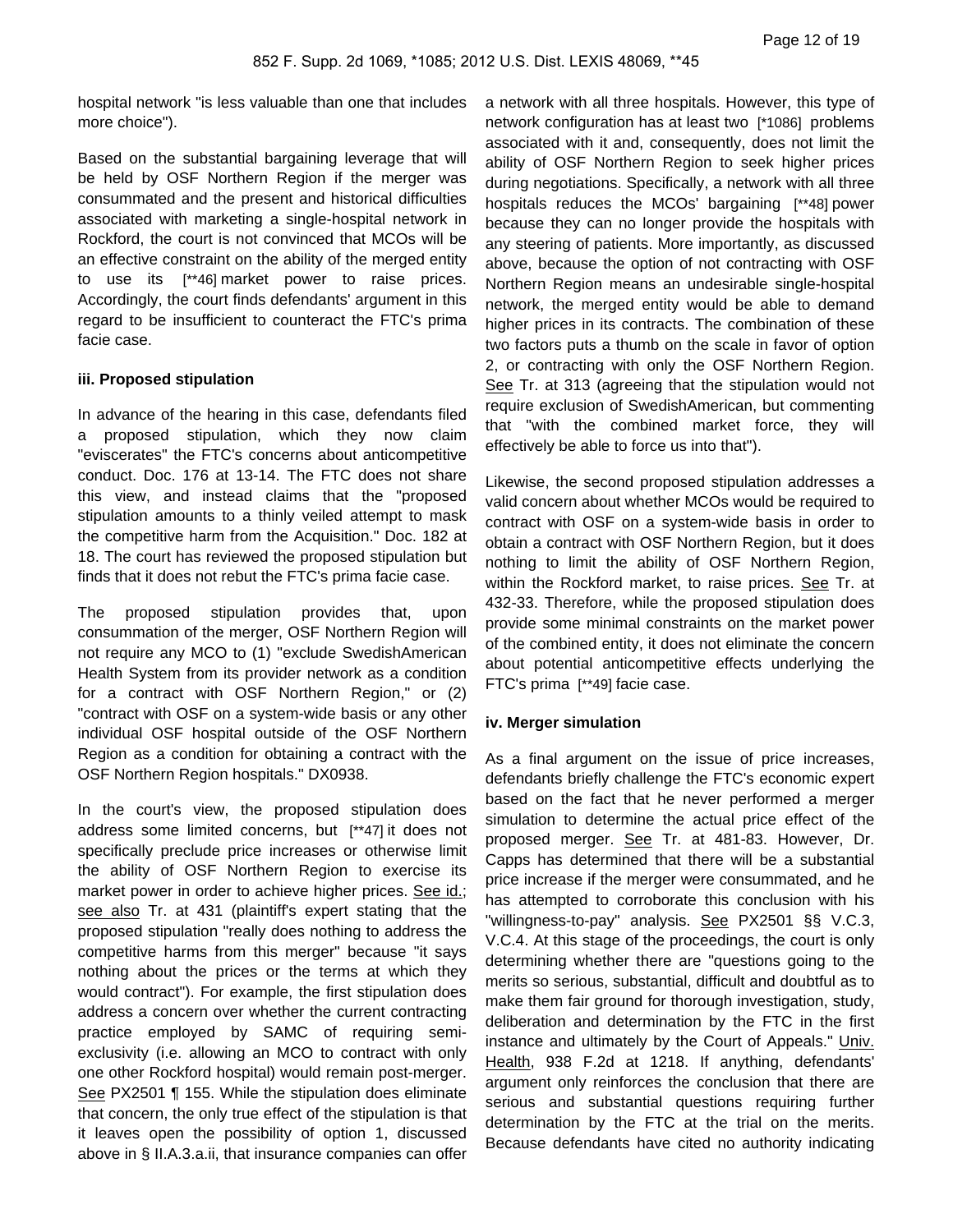that a merger simulation is required in order to obtain a preliminary injunction, the [\*\*50] court rejects this argument and finds that, even when considered in conjunction with defendants' other arguments on prices, it does not overcome the FTC's compelling prima facie case.

# **b. Coordinated effects**

Defendants next argue that the FTC has no evidence that the merger will result in any unlawful coordination. "A merger may diminish competition by enabling or encouraging post-merger coordinated interaction among firms in the relevant market that harms customers." Merger Guidelines § 7; see also Hosp. Corp., 807 F.2d at 1387 ("The fewer competitors there are in a market, the easier it is for them to coordinate their pricing . . . ."). Although "the risk that a merger will induce adverse coordinated effects may not be susceptible to quantification or detailed proof," such a risk can be evaluated by reviewing market concentration and any history of collusion in the relevant market. Merger Guidelines § 7.1. Here, the relevant market is highly concentrated and there is at least some history of coordinated efforts among the Rockford hospitals.

[\*1087] Generally, once "the government has established its prima facie case, the burden is on the defendants to produce evidence of 'structural market barriers [\*\*51] to collusion' specific to this industry that would defeat the 'ordinary presumption of collusion' that attaches to a merger in a highly concentrated market."  $H$ & R Block, 2011 U.S. Dist. LEXIS 130219, 2011 WL 5438955, at \*33 (quoting Heinz, 246 F.3d at 725). In this case, however, the FTC has not relied solely on its prima facie case, but has also detailed several incidents which it claims demonstrate coordinated activity. See Doc. 182 at 9. While the court finds that some of the claimed coordination is fairly benign, such as hiring a consultant to help evaluate the healthcare market in the region, there is some evidence that suggests that there is a risk of coordinated activity by the hospitals in Rockford after the merger, especially once "communication becomes easier and more effective" with only two competitors. Tr. at 403.

The first example showing at least some history of coordination involves efforts by one hospital to determine if it was in a bidding war against a competitor for a contract with a health insurance company. The first hospital contacted the Managed Care Director for the competitor and was told that they were not in contract negotiations with the insurance company at that time. See PX0630 at [\*\*52] 4. "[T]he ultimate effect [of this coordinated activity] was that they did not agree to give the larger discount to the health plan in question, but instead held out for a higher amount" of reimbursement from the health plan. Tr. at 398. Another example involves two of the hospitals allegedly contacting a health plan and stating that, if the health plan wanted to contract with either one of them, it had to exclude the third hospital from its network. See PX4000 at 69-71; PX1265. This evidence of hospitals putting up a type of "united front in negotiations with the third-party payors" is an example of the dangers of collusion that the antitrust laws seek to prevent. Hosp. Corp., 807 F.2d at 1389.

Defendants try to rebut the FTC's charge that the proposed merger comes with an increased risk of unlawful coordination by arguing generally that the FTC's theory is implausible, that the facts it relies on are stale, and that the executives at all three hospitals have testified that they would not allow coordinated behavior to occur in the future. These arguments are insufficient to overcome the presumption of collusion that arises from the combination of the FTC's strong prima facie case, see [\*\*53] H & R Block, 2011 U.S. Dist. LEXIS 130219, 2011 WL 5438955, at \*33, and the evidence of coordinated behavior discussed above. First, defendants' argument that it is implausible to suggest that the merger would allow OSF Northern Region to both exclude and collude with SwedishAmerican misconstrues the FTC's position. Although the court agrees that OSF Northern Region could not simultaneously both exclude and collude, plaintiff's expert explained that the combined entity could use the threat of exclusion to induce collusive behavior from SwedishAmerican. See Tr. at 404-06. Second, the court disagrees with defendants' characterizations of the FTC's evidence as stale, where the conduct the court finds most damaging occurred within the past seven years.<sup>15</sup> Finally, relying on the testimony of hospital executives adds little to the analysis of this particular issue, as they [\*1088] would be expected to publically disavow any improper conduct and not condone such conduct in the future.

<sup>&</sup>lt;sup>15</sup> The court does agree that it would be "stale" to rely on the evidence of collusion among the Rockford hospitals that was found by this court in United States v. Rockford Memorial Corp., 717 F. Supp. at 1286. Thus, the court has not relied on this [\*\*54] evidence of collusion from almost thirty years ago, but notes that most of the evidence presented by the FTC involves much more recent conduct.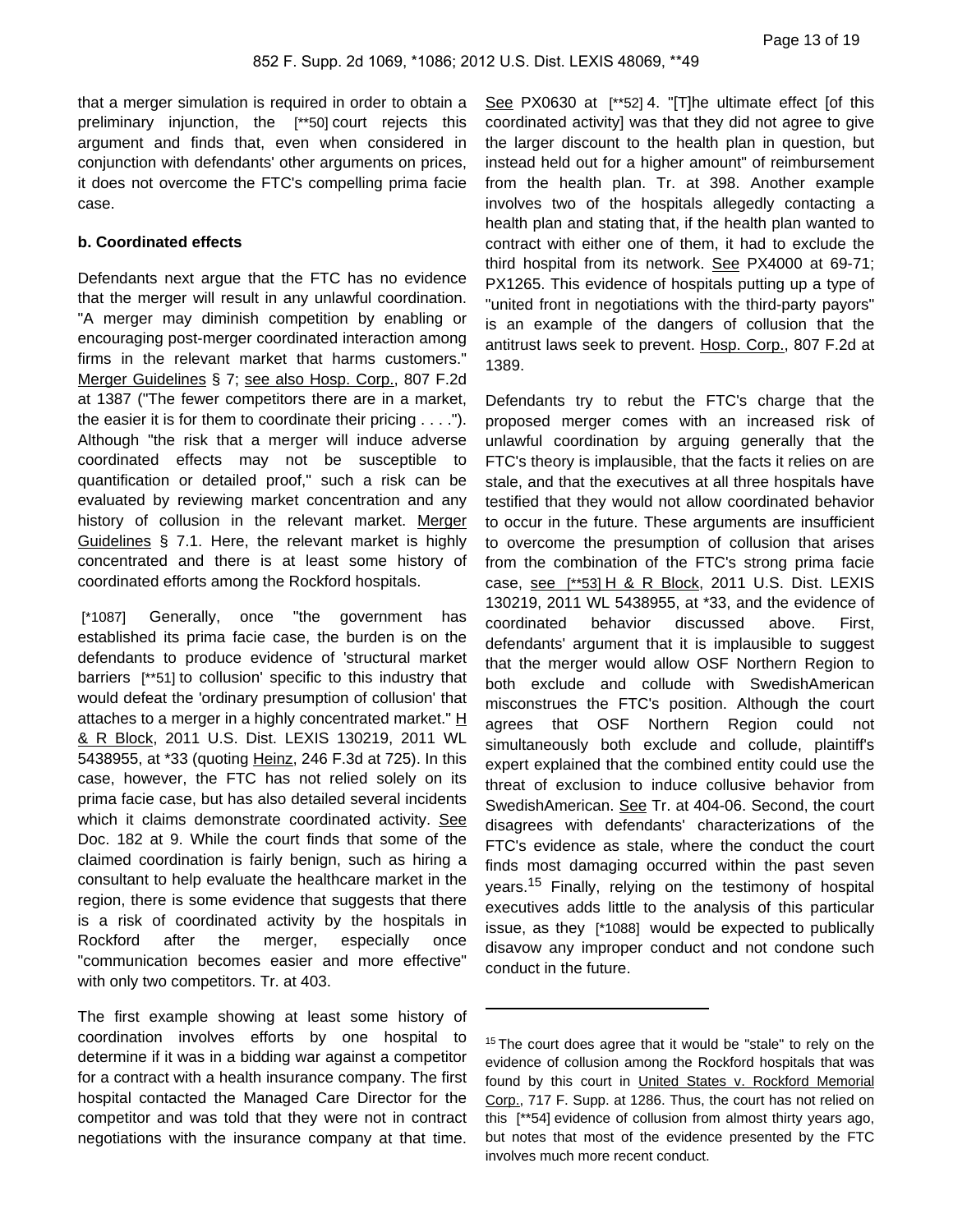Based on the foregoing, the court agrees with the FTC that the proposed merger in this case does involve an increased risk of coordinated conduct in the relevant market, and that defendants have failed to successfully rebut this aspect of the FTC's case. To be clear, the court is not finding that the hospitals would necessarily collude after the merger, only that this merger adds to the risk of such behavior. Accordingly, the court finds that the FTC has raised serious and substantial questions on the issue of coordinated behavior that require further investigation and determination during the merits trial.

# **c. Efficiencies and community benefits**

Defendants also argue that the FTC cannot demonstrate a likelihood of success on the merits because the proposed merger would result in substantial efficiencies, both in terms of annual recurring savings and one-time capital avoidance savings, which would permit the parties to redeploy capital in order to improve and expand medical services and increase consumer welfare. Similarly, defendants argue that [\*\*55] a consolidation will allow them to improve quality of care for their patients in a number of different ways. Overall, defendants claim that these benefits will outweigh any anticompetitive effects and rebut the presumption of illegality demonstrated by the FTC's prima facie case.<sup>16</sup>

# **i. Efficiencies defense**

The Merger Guidelines recognize that "a primary benefit of mergers to the economy is their potential to generate significant efficiencies and thus enhance the merged firm's ability and incentive to compete, which may result in lower prices, improved quality, enhanced service, or new products." Merger Guidelines § 10. A merger will not be deemed unlawful "if cognizable efficiencies are of a character and magnitude such that the merger is not likely to be anticompetitive in any relevant market." Id. However, the Merger Guidelines also advise that "[t]he greater the potential adverse [\*\*56] competitive effect of a merger, the greater must be the cognizable efficiencies," and that "[e]fficiencies almost never justify a merger to monopoly or near-monopoly." Id.

Although the Supreme Court has not sanctioned the use of an efficiencies defense in a Section 7 case, most lower courts recognize the defense. See Heinz, 246 F.3d at 720; see also Univ. Health, 938 F.2d at 1222 ("We conclude that in certain circumstances, a defendant may rebut the government's prima facie case with evidence showing that the intended merger would create significant efficiencies in the relevant market."); Tenet Health, 186 F.3d at 1054 ("[A]lthough [the defendant's] efficiencies defense may have been properly rejected by the district court, the district court should nonetheless have considered evidence of enhanced efficiency in the context of the competitive effects of the merger."). However, courts only consider efficiencies that are verifiable and merger-specific, and it is incumbent upon the court to "undertake a rigorous analysis of the kinds of efficiencies being urged by the parties in order to ensure that those efficiencies represent more than mere speculation and promises about post-merger behavior." [\*\*57] H & R Block, 2011 U.S. Dist. LEXIS 130219, 2011 WL 5438955, at \*44 (quotation marks omitted); see also [\*1089] Univ. Health, 938 F.2d at 1223 (explaining that "a defendant [cannot] overcome a presumption of illegality based solely on speculative, self-serving assertions"). Moreover, "[h]igh market concentration levels require proof of extraordinary efficiencies . . . and courts generally have found inadequate proof of efficiencies to sustain a rebuttal of the government's case." H & R Block, 2011 U.S. Dist. LEXIS 130219, 2011 WL 5438955, at \*44 (quotation marks omitted); see also ProMedica, 2011 U.S. Dist. LEXIS 33434, 2011 WL 1219281, at \*57 ("No court in a 13(b) proceeding, or otherwise, has found efficiencies sufficient to rescue an otherwise illegal merger.").

### **ii. Claimed efficiencies**

Defendants claim that the proposed merger will generate substantial efficiencies in the form of (1) annual, recurring cost savings based on the consolidation of clinical operations, and (2) one-time capital avoidance savings. See DX0366 ¶ 4. Defendants "expect cost savings produced by the transaction to flow through [to customers] in the form of reduced prices, or alternatively, to exert downward pressure on future price increases that in the absence of the transaction would be necessary to offset [\*\*58] rising costs." Id. ¶ 9. The FTC is more skeptical and argues that defendants have failed to rebut its prima facie case because the claimed efficiencies are speculative, unreliable, and not mergerspecific.

<sup>16</sup> Although defendants' arguments on efficiency and improved quality appear in their post-hearing brief to be part of their argument for why the equities weigh in favor of the affiliation, the court finds it more appropriate to consider these arguments as part of defendants' rebuttal case on likelihood of success.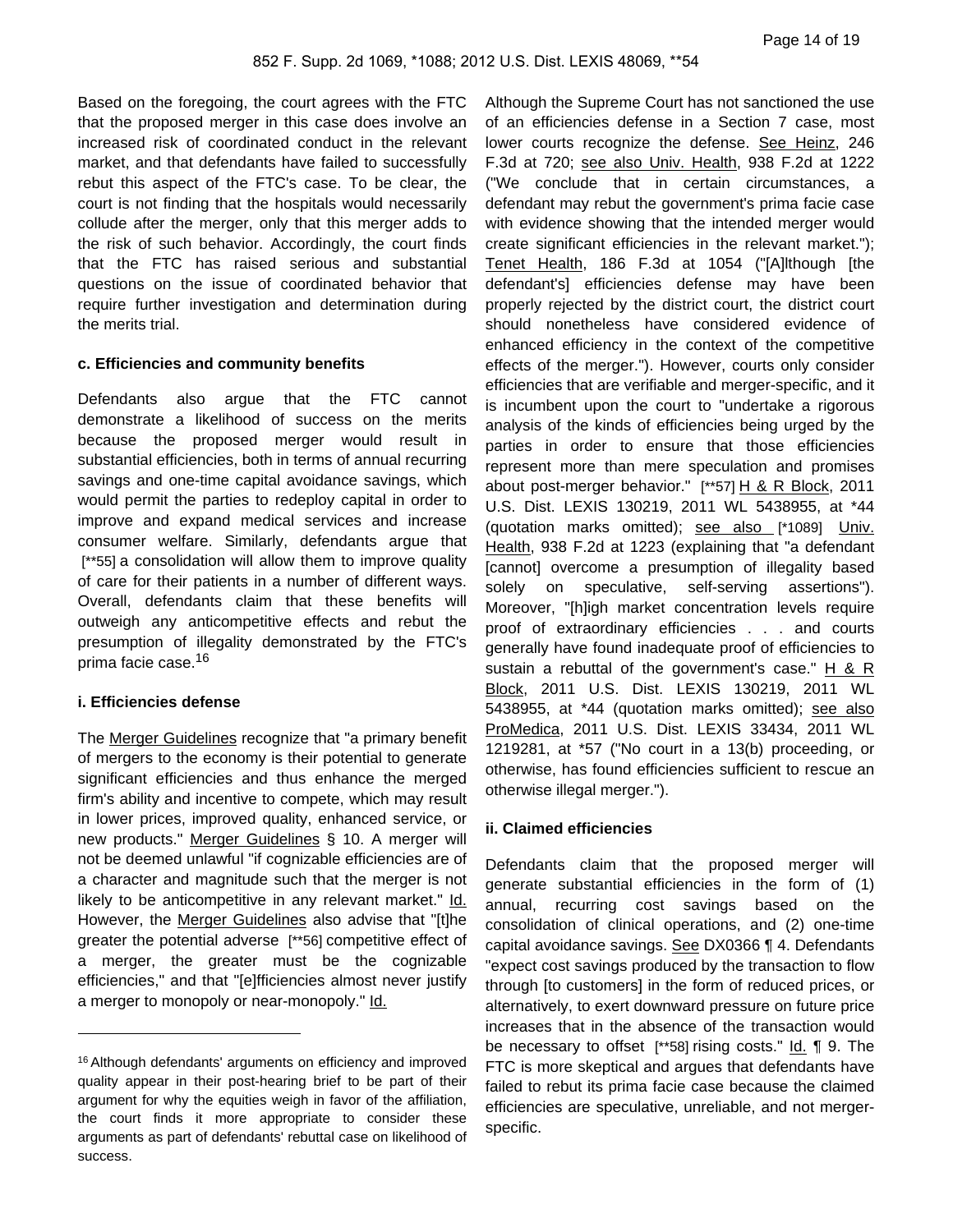The court has thoroughly reviewed the claimed efficiencies in this case and the expert testimony from both sides and is compelled to conclude that, at least for the purpose of these proceedings, defendants have failed to present sufficient proof of the type of "extraordinary efficiencies" that would be necessary to rebut the FTC's strong prima facie case. See H  $8$  R Block, 2011 U.S. Dist. LEXIS 130219, 2011 WL 5438955, at \*44. In making this decision, the court is mindful of its limited role in these proceedings and expresses no opinion on the ultimate merits of the proposed merger. See, e.g., Whole Foods, 548 F.3d at 1035 (explaining that "a district court must not require the FTC to prove the merits" of its underlying antitrust claim). The court has determined, however, that the FTC has raised serious and substantial questions about the proposed merger that require further study and deliberation, Univ. Health, 938 F.2d at 1218, and that it is appropriate for the court to preserve the status quo until the FTC [\*\*59] can perform this function, Food Town, 539 F.2d at 1342. Defendants' efficiencies defense, which is supported by expert testimony, may ultimately prevail after further consideration, but at this point it is not enough to rebut the FTC's case for a preliminary injunction, especially where the FTC has vigorously and cogently criticized this defense with expert testimony of its own. See Whole Foods, 548 F.3d at 1048 (Tatel, J., concurring) (noting that the court "trench[es] on the FTC's role when [it] choose[s] between plausible, well-supported expert studies"). Indeed, the court concludes that the conflicting expert evidence in this case demonstrates the need for further substantive review by the FTC at the trial on the merits.

The court now turns its analysis to the specific efficiencies claimed by defendants. At the outset, the court notes that it is not directly relying on the "Business Efficiencies Report" prepared for defendants by FTI Healthcare, see PX0001, but instead has reviewed the expert reports and testimony of Dr. Manning, defendants' economics expert, who evaluated the claimed efficiencies in the FTI report within the framework of the Merger Guidelines, see DX0012 ¶ 4; DX0366 [\*\*60] ¶ 3; Tr. at 811.

# **(1) Cost savings from consolidation**

Although her analysis is still ongoing, at the time of the hearing, Dr. Manning had identified approximately \$15.2 to \$15.6 million [\*1090] in annual, recurring cost savings that, in her opinion, are cognizable under the Merger Guidelines, resulting from the proposed consolidation of clinical operations in the service lines of trauma,

oncology, cardiology, and women's and children's services, as well as savings attributable to clinical and operational effectiveness.<sup>17</sup> Tr. at 814, 819-21; DX0366 ¶ 4, Table 1; see also Merger Guidelines § 10 ("Cognizable efficiencies are merger-specific efficiencies that have been verified and do not arise from anticompetitive reductions in output or service."). On the other side, plaintiff's expert, H. Gabriel Dagen, has concluded that "a substantial portion of the claimed cost savings are overstated, are speculative, and have been inadequately substantiated to allow for verification," and that "a significant portion of the claimed efficiencies could be achieved unilaterally without the proposed merger and thus, are not merger specific." PX2502 ¶ 22. This is due in large part to the fact that "defendants do [\*\*61] not have well-developed, let alone final, plans with respect to service-line consolidations," making them "highly speculative." Id. ¶ 36; see also Tr. at 747-49 (CEO of RMH admitting that "no final decisions have been made about which, if any, clinical service lines may be consolidated following the merger" and that "[i]t's possible that no service lines will ever be consolidated after the merger").

Given this conflicting expert testimony and the uncertainty surrounding whether, and to what extent, the proposed consolidations would take place after the merger was consummated, the court cannot find that this portion of defendants' efficiency defense is sufficient to rebut the FTC's case. An example may help illustrate the point. Defendants claim that they can generate \$3.2 to \$3.6 million in annual savings by consolidating trauma services at one hospital, mostly from eliminating redundancies such as on-call physicians, trauma center staff, and helicopter crews. See DX0366 ¶¶ 4, 26-46. [\*\*62] In reaching this conclusion, defendants' expert did a thorough job of identifying possible cost savings, determining the feasibility of combining services at one location in terms of patient volume, and explaining why defendants would have the "economic incentives" to consolidate their trauma services. Id. ¶¶ 26-46, 51-52. However, the fact that it might make business sense to consolidate trauma services after the merger does not guarantee that the identified efficiencies will be attained. See Merger Guidelines § 10 ("[E]fficiencies projected reasonably and in good faith by the merging firms may not be realized."). As plaintiff's expert explains, "the consolidation of trauma services will be very difficult and

<sup>17</sup> According to Dr. Manning, "[c]linical effectiveness primarily deals with the application of best practices and protocols and administration of those clinical areas across the broader hospital." Tr. at 820.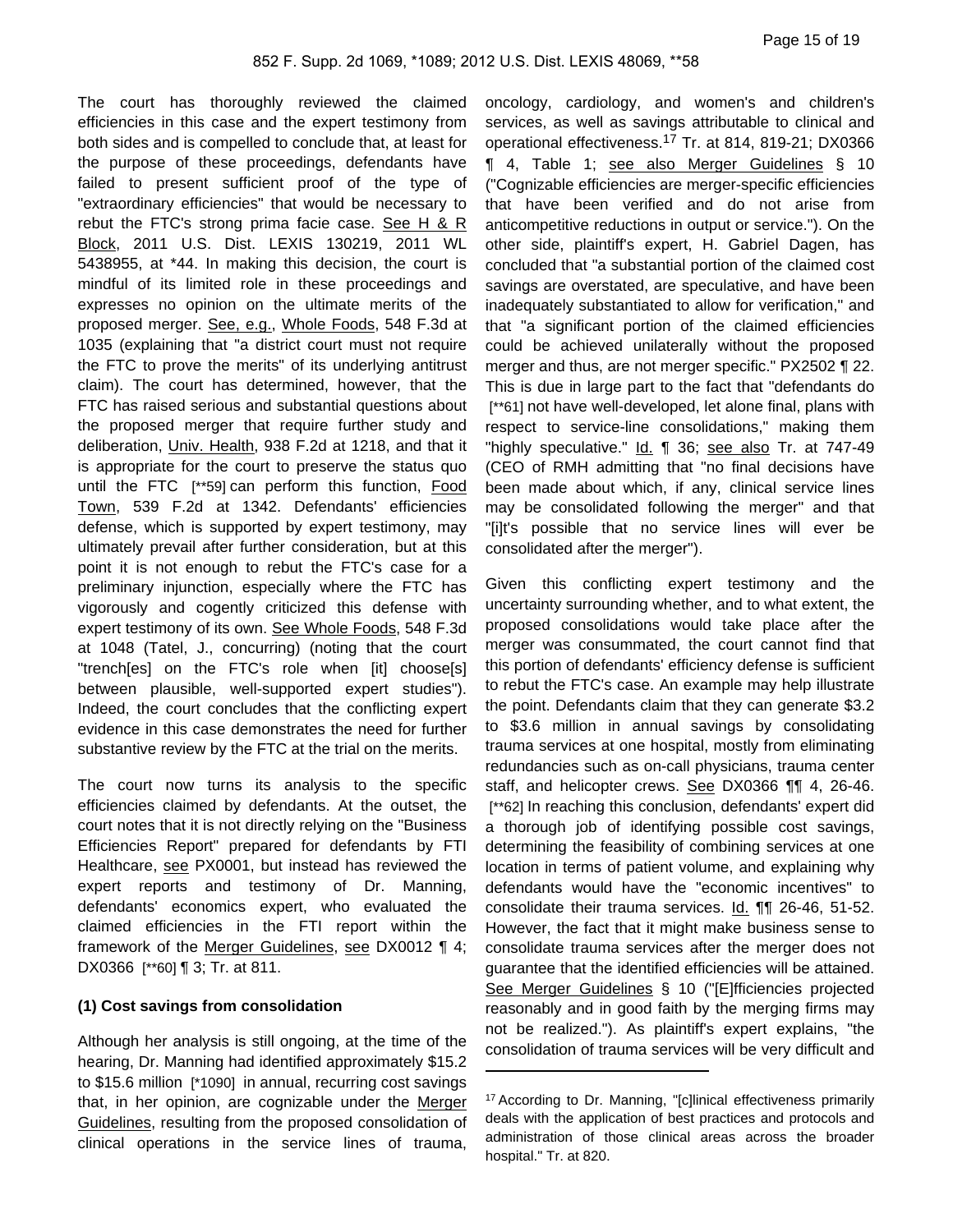requires a great deal of further study," but defendants "have not yet even studied the feasibility of consolidating trauma services." PX2502 ¶¶ 63-64; see also Tr. at 599 (CEO of SAMC explaining that they had not started the process of developing a plan of consolidation because they cannot look at proprietary data and "quite frankly, why do we start to spend the money not knowing where we're at with this process with the FTC"). In fact, there has not even been a decision made [\*\*63] on where the consolidated trauma center would be located because "it was so charged politically that [they] decided to put a  $TBD^{18}$  on it for this time." PX0216 at 200. There are additional hurdles as well, including possible physician resistance and regulatory approval. [\*1091] PX2502 ¶¶ 64-65; see also PX2507 ¶ 4 (noting that "numerous cultural, financial, regulatory and other practical issues will affect whether defendants actually pursue the alleged efficiencies"); Tr. at 757 ("[E]ven if trauma consolidation ultimately occurs, it would take 24 to 36 months from the date the merger is consummated before any such actual consolidation would occur.").

The other proposed consolidations are similarly speculative at this point, as no specific plans have been made on how or when any of these service lines would be consolidated to achieve the claimed efficiencies. See Tr. at 759 ("[W]e have not made any decisions on the relocation or location of our clinical areas."); PX2503 ¶ 27 ("Combining and consolidating hospital services is a challenging endeavor, and there are many associated risks to effective implementation of clinical service [\*\*64] consolidations, including community resistance, disparate physician cultures, and associated services that may rely on having that service operational in the hospital.").

Because of the uncertainty regarding consolidation of service lines, the court cannot find with any degree of confidence that defendants have identified "cognizable efficiencies [that] likely would be sufficient to reverse the merger's potential to harm customers in the relevant market." Merger Guidelines § 10. Accordingly, defendants have not successfully rebutted the FTC's case by pointing to possible savings from consolidation of service lines.

# **(2) One-time capital cost avoidance**

Defendants also argue that the merger would allow

them to avoid certain one-time capital expenditures that they claim will be necessary if the merger does not go through. Dr. Manning identified in her report \$114.1 million in cognizable capital avoidance savings, primarily derived from the alleged elimination of the need for construction of a new bed tower at SAMC. DX0366 ¶ 7, Table 2. Similar to the claimed annual savings, the court finds that the asserted capital avoidance savings are not sufficiently certain at this time to successfully [ $*65$ ] rebut the FTC's case.<sup>19</sup>

The majority of the purported savings from capital avoidance, or \$100.7 million, is associated with the potential that, after the merger, SAMC would no longer be required to construct a bed tower in order to accommodate additional private rooms. See id. ¶¶ 92- 95. However, defendants' expert admits that the project was placed on hold in 2008, and that "some of the claimed avoided capital spend . . . currently does not appear in the Parties' capital budgets." Id. ¶¶ 76, 92. In fact, the chief financial officer for OSF Healthcare System acknowledged, when asked about the bed tower, that it was far from certain whether they would proceed with that project:

I don't know if I want to imply that if the merger doesn't go through, we would have to build a bed tower. It would be very difficult to build a bed tower. We would have to evaluate all over again and start from scratch. I wouldn't say there [\*\*66] would be any plans for a bed tower if the merger didn't go through. We would have to start over and see what we would do.

PX0211 at 221. Moreover, because it is unclear at this point what services would be consolidated and where those services would be located, it is difficult to predict the post-merger patient volume at SAMC [\*1092] or evaluate whether there would still be some need for additional bedding at SAMC. See PX2502 ¶ 36 ("Some consolidation likely would involve moving services (and patient volume) from Rockford Memorial to OSF St. Anthony. Thus, if OSF St. Anthony requires a bed tower today, then I believe that it would still require a similarly sized bed tower after the merger." (footnote omitted)). For all these reasons, the court finds that the projected savings based on the bed tower are too speculative at

<sup>18</sup> The term "TBD" stands for "[t]o be determined." PX0216 at 199.

<sup>&</sup>lt;sup>19</sup> Because the court finds that the capital avoidance savings are not cognizable, the court does not address the contention of plaintiff's expert that "it is incorrect to consider all of the alleged capital avoidance items as one-time immediate or lump-sum savings." PX2502 ¶ 27.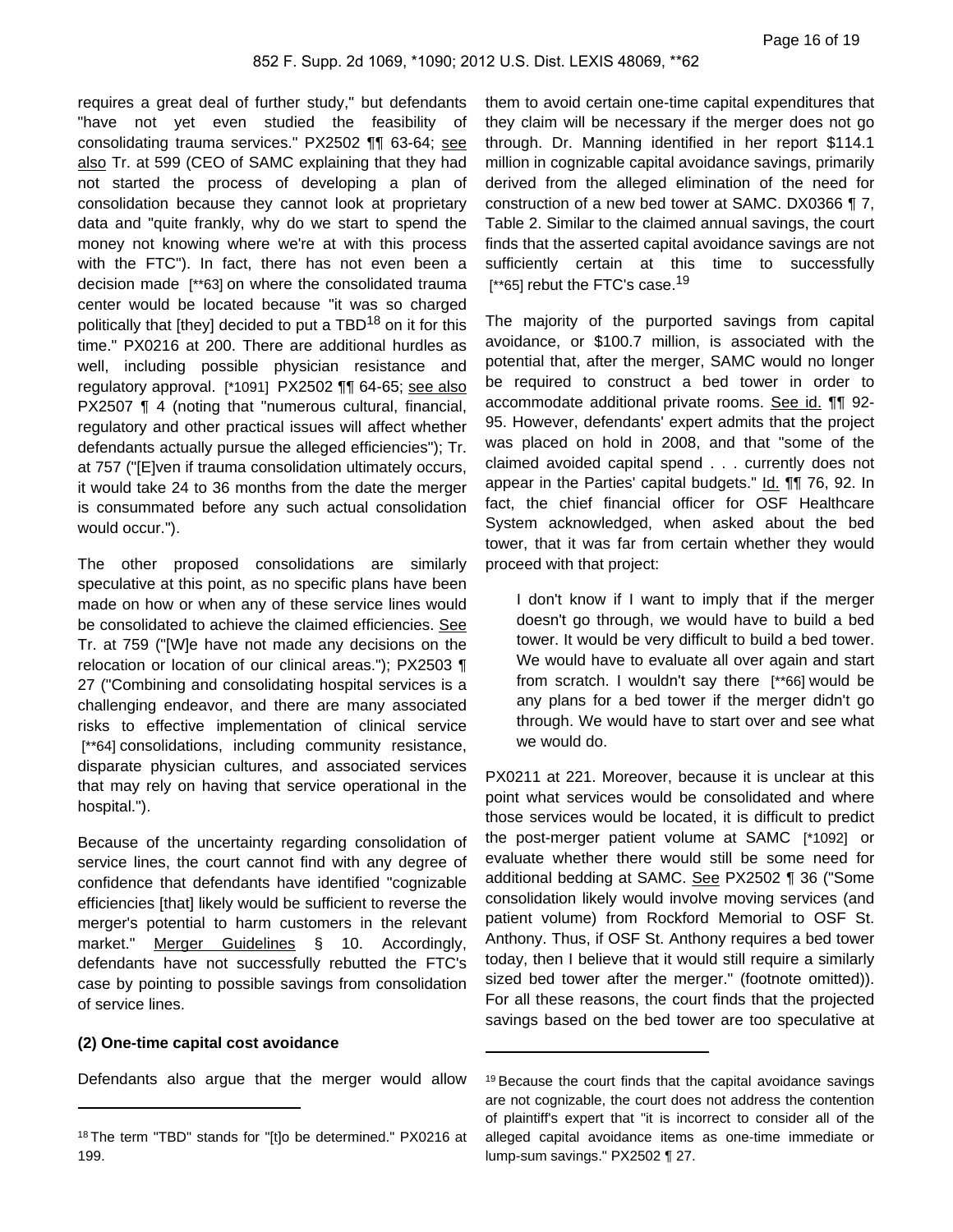this point to properly counteract the presumption of illegality based on the FTC's prima facie case.

The remainder of the alleged capital avoidance savings suffer from similar infirmities. For example, Dr. Manning found that the merger could save defendants \$2.4 million as a result of not having to replace aged Intensity Modulated Radiation Therapy (IMRT) equipment, and \$4 million [\*\*67] based on SAMC not having to purchase a da Vinci Robot, even though there are no current plans to purchase a da Vinci Robot. DX0366 ¶ 7, Table 2; Tr. at 865-68. However, these potential savings are based on a successful consolidation of service lines, the scope of which is uncertain at the present time, and therefore it is possible that this equipment still would need to be purchased even if the merger was consummated. See PX2502 ¶ 47 ("Since the vast majority of clinical services offered by the combined entity will remain at separate hospitals post-merger, if OSF St. Anthony were going to need a da Vinci Robot today, it is very likely that it would need one postmerger."). Likewise, the \$7 million in identified savings based on replacement cost of a trauma helicopter, see DX0366 ¶ 7, Table 2, is dependent on the successful consolidation of trauma services, and even if there was a consolidation, it is unclear whether defendants could, in fact, eliminate one helicopter post-merger, see PX2502 ¶ 67 ("I have seen no evidence that defendants will in fact be able to eliminate one helicopter. Thus, defendants' claimed one-time helicopter cost avoidance is speculative.").

Based on the foregoing, [\*\*68] the court cannot find that the claimed efficiencies resulting from avoidance of onetime capital expenditures are cognizable, and thus, defendants have failed to present "extraordinary efficiencies" that are sufficient to rebut the FTC's case. H & R Block, 2011 U.S. Dist. LEXIS 130219, 2011 WL 5438955, at \*44.

## **(3) Clinical effectiveness / best practices**

Defendants also claim that the merger will allow them to save approximately \$7.8 million per year based on clinical effectiveness, or the adoption and sharing of "best practices" among the two hospitals, after the consolidation of service lines. DX0366 ¶ 74. However, plaintiff's experts uniformly agree that this claimed efficiency is not cognizable because the sharing of best practices is not merger-specific. See PX2502 ¶ 84 ("[D]efendants have completely failed to demonstrate why such cost savings can only be achieved through this merger."); Tr. at 132-34 (noting that "there are many

different ways to identify best practices" without merging, and that defendants have been "proactive in joining programs that are available" to help identify and implement best practices); see also Tr. at 631 (admitting the SAMC would continue implementing programs aimed at reducing [\*\*69] costs regardless of the merger); Tr. at 767 (admitting that RMH would continue implementing best practices regardless of the merger). Based on this evidence, the court cannot say that the projected savings from the implementation of best practices are certain to occur or that they can only be achieved through the proposed merger. See Rockford Mem'l, 717 F. Supp. at 1291 ("[T]he standardization of clinical practices does not require a merger."). Accordingly, these alleged efficiencies [\*1093] do not rebut the FTC's strong prima facie case.<sup>20</sup>

### **iii. Improved quality and other community benefits**

In a related argument, defendants maintain that the proposed merger will lead to improved quality of care and provide other benefits to the Rockford community, such as allowing the merged entity to develop "Centers of Excellence," [\*\*70] increasing defendants' ability to attract and recruit specialists and subspecialists, and enabling them to develop a graduate medical residency program. See Doc. 176 at 18-19. Plaintiff contests each of these claims and argues that they are unsubstantiated, speculative, and not merger-specific.

Initially, the court notes that these claimed benefits are, according to defendants' own arguments, dependent on attaining the cost savings from efficiencies discussed above. In other words, defendants argue that these are some of the benefits that would be possible because of the savings discussed above. Thus, to the extent that the proposed savings are speculative or otherwise not cognizable, these secondary benefits are likewise speculative or not cognizable and therefore insufficient to overcome the FTC's case.

However, even if the court independently considers these arguments, the court finds that the FTC has presented sufficient evidence to raise serious and substantial questions as to whether these potential

<sup>&</sup>lt;sup>20</sup> Even if the court were to credit some of the efficiencies that defendants hope to achieve from consolidation of service lines, avoidance of capital expenditures, and implementation of best practices, the court would still find that defendants failed to rebut the FTC's prima facie case as there is no definitive evidence that these cost savings would be passed on to the consumer.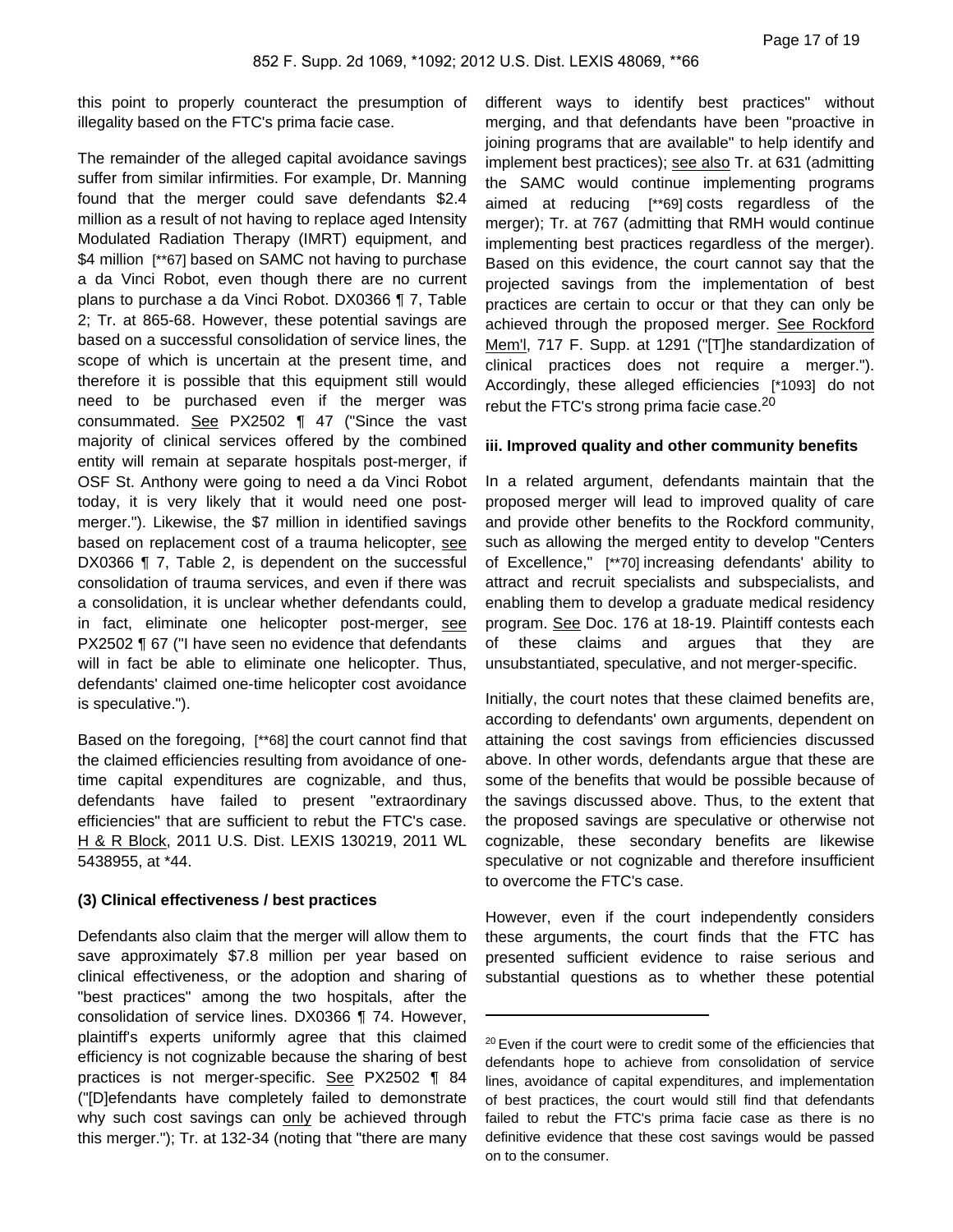benefits outweigh the potential harm to consumers from the presumptively anticompetitive merger. For instance, there is conflicting evidence from the experts in this case regarding [\*\*71] whether increased quantity of procedures can lead to improved quality of care, and although it seems that there is some support for such a theory under certain circumstances, it is not clear that those conditions would be present in this case if the merger were consummated. Compare DX0366 ¶¶ 16-25 (arguing that there is "a positive relationship between increased volumes of procedures at hospitals and improved clinical outcomes") with PX2503 ¶¶ 17-21 (concluding that "the empirical literature provides no basis to believe that the proposed acquisition will increase quality"); see also Tr. at 116-17 (explaining that a merger would only lead to higher volumes of procedures "if the hospitals consolidate services," and further that "only changing hospital volume without changing physician volume" may not provide the anticipated level of improvement). Likewise, it is unclear that defendants will be able to develop any "Centers of Excellence" as a result of the merger, and in any event, they may be able to achieve these designations independent of the merger. See Tr. at 129-31.

As for defendants' claims that the merger will enable them to be better able to recruit specialists and subspecialists, [\*\*72] this argument is somewhat belied by their history of successful recruitment of specialty physicians. See Tr. at 142 (explaining that RMH has successfully recruited about 20 subspecialists in the past year and "have excellent representation in essentially all of the medical specialties and subspecialties"). Moreover, plaintiff's expert testified that there is no "empirical evidence from the . . . literature that mergers facilitate recruitment of specialists," and that the population of an area is really the "key factor" to recruitment because "specialized physicians need a larger population base to [\*1094] support their practices." Tr. at 140-41; see also PX2503 ¶ 40 ("The claim that this acquisition will boost recruitment of specialists and subspecialists is highly speculative.").

Likewise, it is not clear that defendants' goal of developing a residency program would be sufficient to counteract the presumption of illegality. See PX2503 \[ 36-37 (concluding that "[d]efendants' plans to launch residency programs post-acquisition are so highly speculative that they cannot be credited," as there is "no funding" allocated for this purpose and "no plans" for how these programs would be developed [\*\*73] or implemented, and that any "residency programs would likely have little or no effect on clinical quality").

Moreover, "a merger or acquisition is not necessary to implement graduate medical education programs," but rather can be attained by implementing a joint residency program. Id. 138.

Overall, defendants should be commended for having the desirable goals of improving patient quality of care, developing institutional excellence and expertise, attracting specialized physicians to Rockford so that more and more health care services can be obtained locally, and providing educational opportunities to medical students. However, as detailed above, the court is unable to declare that these goals would be realized with, and only with, the proposed merger, or that these claimed benefits are sufficient to overcome the FTC's compelling prima facie case. See Heinz, 246 F.3d at 725 ("[T]he more compelling the prima facie case, the more evidence the defendant must present to rebut it successfully." (quotation marks omitted)); see also Phila. Nat'l Bank, 374 U.S. at 371 (noting that a merger that substantially lessens competition "is not saved because, on some ultimate reckoning of social or [\*\*74] economic debits or credits, it may be deemed beneficial").

## **4. Summation as to Likelihood of Success**

Because the FTC has properly established the relevant market in this case and made a compelling prima facie case, which defendants were unable to successfully rebut, the court determines that the FTC has demonstrated a likelihood of success on the merits of its claim under Section 7 of the Clayton Act by raising "questions going to the merits so serious, substantial, difficult and doubtful as to make them fair ground for thorough investigation, study, deliberation and determination by the FTC in the first instance and ultimately by the Court of Appeals." Univ. Health, 938 F.2d at 1218.

## **B. Balance of Equities**

"Although the FTC's showing of likelihood of success creates a presumption in favor of preliminary injunctive relief, [the court] must still weigh the equities in order to decide whether enjoining the merger would be in the public interest." Heinz, 246 F.3d at 726. In doing so, the court uses a "sliding scale" approach. Elders Grain, 868 F.2d at 903. "The equities will often weigh in favor of the FTC, since the public interest in effective enforcement of the antitrust laws was Congress's [\*\*75] specific public equity consideration in enacting the provision." Whole Foods, 548 F.3d at 1035 (quotation marks omitted); see